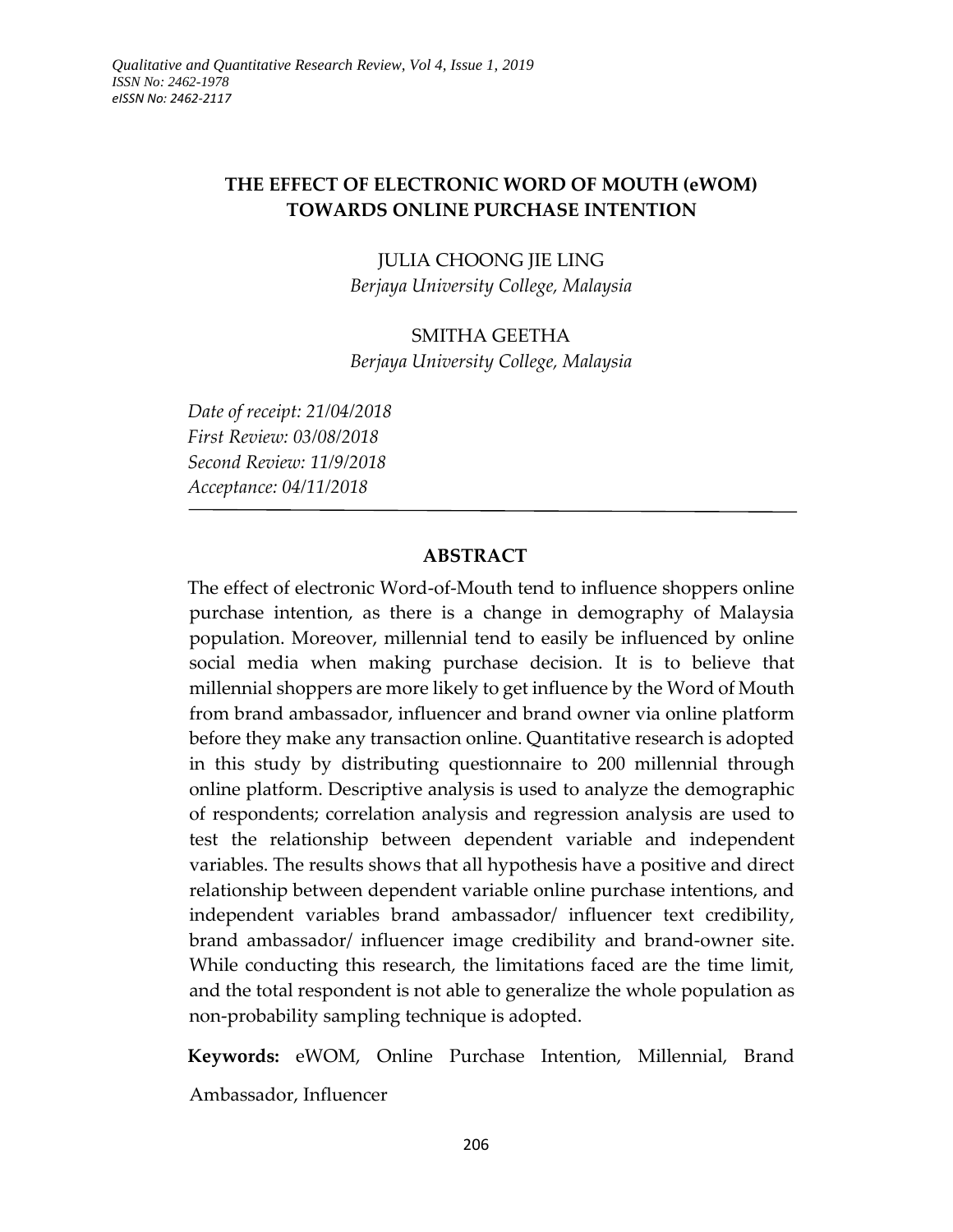#### **INTRODUCTION**

The purpose of the research is to study the effect of electronic word of mouth (eWOM) towards online purchase intention. This is because ecommerce is growing rapidly, and shopping online helps to save customer time especially those who are busy with their daily tasks. Besides, it also helps customer who are inconvenience to travel like senior citizens or handicap. This is because customer is able to buy their groceries through their phone and the product will be delivered to customer doorstep. There are more and more brick and mortar retailer started to evolve their businesses into Omni channel in order to fulfil more customer expectation and demand. Although online shopping give lots of convenient to customers, there are still negative comments such as the product colour came in differently, the product quality is not as expected, parcel gone missing etc. This lead to the research topic of the effect of eWOM toward customer online purchase intention, whereby which sources can the customer trust and got influence toward their purchase intention.

#### **RESEARCH BACKGROUND**

Social media such as Facebook, Instagram, Twitter, YouTube, Snapchat, WhatsApp and many more have become one of the main communication and channel for people to share their interest and feeling through the internet. With this, it allows shoppers to share their review on the product that is bought whether it is positive or negative feedbacks. Businesses also hire ambassadors like artist and social media influencers to create word of mouth marketing in order to promote their businesses and create customers. They have become one of the key to Word of Mouth; followers will follow the footstep of their favorite influencer or artist to affect their purchase intention. According the Global Trust in Advertising by Nielsen (2015), the result shows that up to 83% of the customers tend to trust the people that they know especially friends and family. Yet the trust is not only within the confined inner circle, there are also 66% of the customers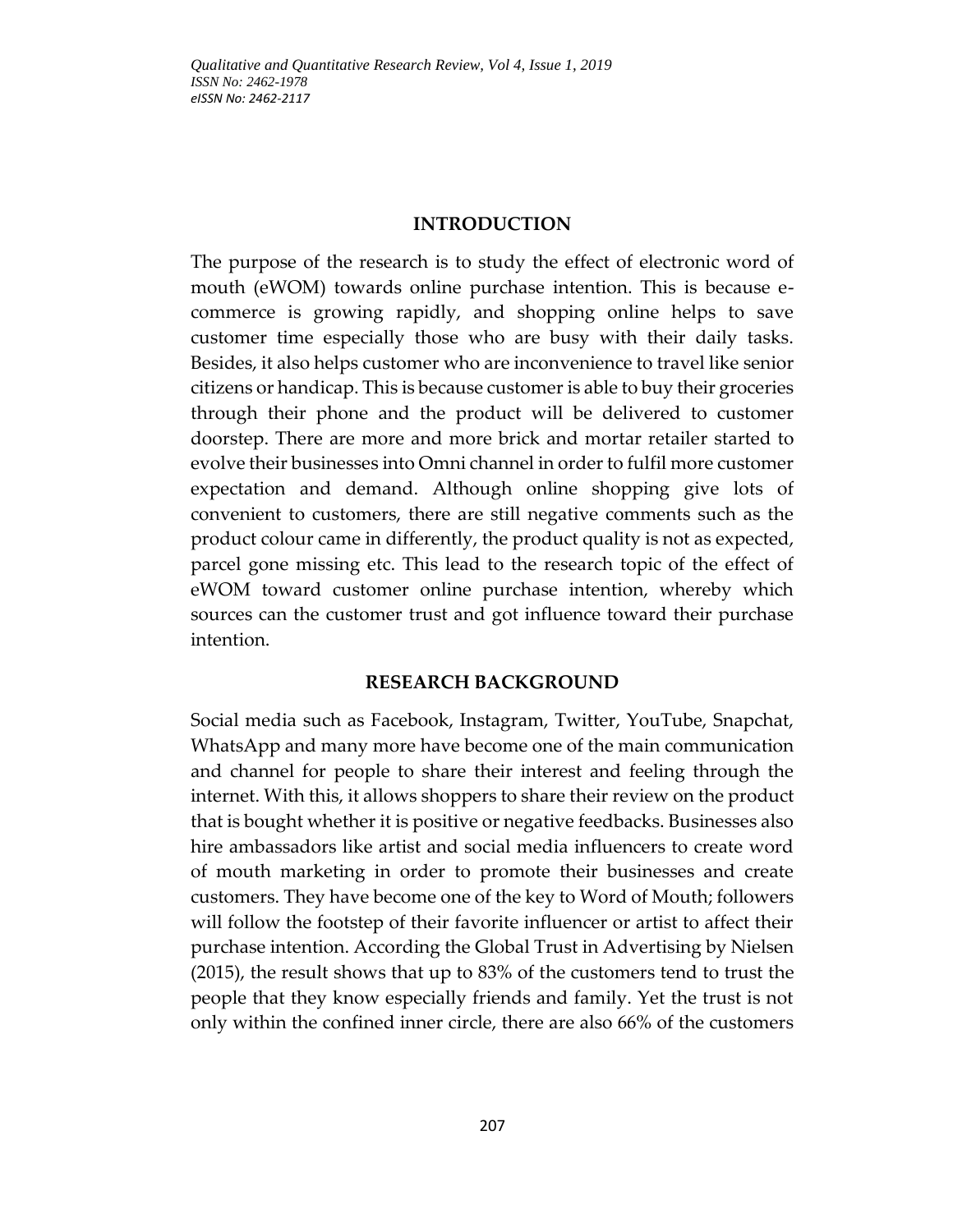claimed that they trust the consumer opinions that are posted online. No doubt, that negative reviews and comment can lead to serious lost for businesses, as people may boycott the businesses once they saw the negative review. This is because customers are able to freely post and comment on social media in term of messages, photos, video, caption and many more. It is easy to complain and compliment on the social media platform, which lead to direct and indirect impact on the purchase intention. In this modern era, electronic word of mouth (eWOM) tend to overtake the traditional word of mouth, as result shown in Statista 2019, there are 75% of Malaysian that are active user of social media. Moreover, the percentage had grown more than 10% since 2016. Other than that, customers like to gather information online before they make decision on their purchase, so eWOM has become one of the important factor that affect their purchase intention, especially for the transaction that has to be made online.

### **PROBLEM STATEMENT**

With the statistic given, there up to 75% of active on social media, people are on their phone wherever and whenever as long as they have access to internet connection. According to Statista (2019), an average of 135 minutes are spent online on a daily basic across the world. No doubt that the internet give convenience and information to users, yet the trust of the content is been an issue. As social media is continuing growing, eWOM will become one of the most effective marketing tools for businesses to increase their awareness. eWOM is divided into two types which are text and image, these are cater to different types of target customer, whether they are more towards visual or auditory. Visual type of customer would prefer texts, messages and simple images, as they like to read and see, on the other side, auditory customers would more likely to pay attention towards video as there will be music and sounds (EducationPlanner, 2011). Therefore, both text and image are important as it draw different customer attention, especially with social media; customers are overwhelmed with information and different advertisement. Since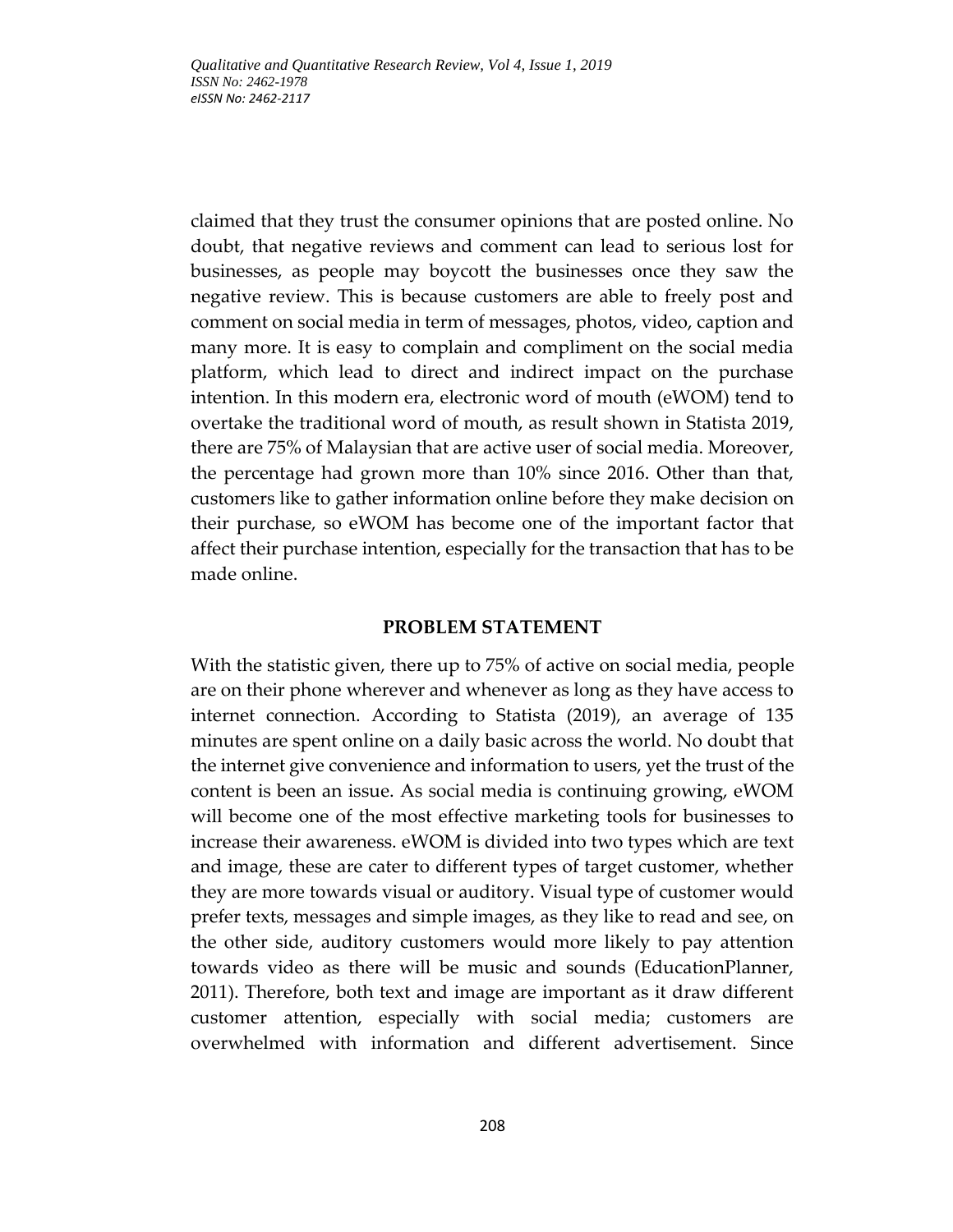technology continue to grow, e-commerce has become one of the retail trend in the coming years, with the aid of technology, is will help to ensure the competitive advantage of a business. Linda Murphy, Forbes Council shared that with the advancement of technology, it helps to create personalize shopping experience and convenience to update latest information for customers from anywhere and anytime. Although technology continue to improve, there are still customer that are in the late majority and laggard categories struggle to adapt the advancement of technology. Late majority are 34% of the population which are more conservative compare to other group, as for laggards, they are 16% from the population that heavily bound to tradition and the last one to adopt of any la test innovation. They are people whom generally reluctant to change their purchase behavior and refuse to leave their comfort zone. In the product life cycle, they are the last stage of the growth phase, so it take lot of hard work in order to convince them to try new things especially technology. As stated by Geoff Fripp, it is challenge for them to select alternative way to purchase their product, yet with technology, they are forced to accept and adapt the advancement of technology. Social media, the platform that gives freedom for users to post, comment and communicate freely online as long as there are internet connection. As eWOM are easily spread, how shoppers can trust information from social media before making online transaction from e-commerce.

## **Research Questions**

- 1. Is there any relationship between the ambassador/ influencer's text credibility and shopper online purchase intention?
- 2. Is there any relationship between the ambassador/ influencer's image credibility and shopper online purchase intention?
- 3. Is there any relationship between the brand owner site and shopper online purchase intention?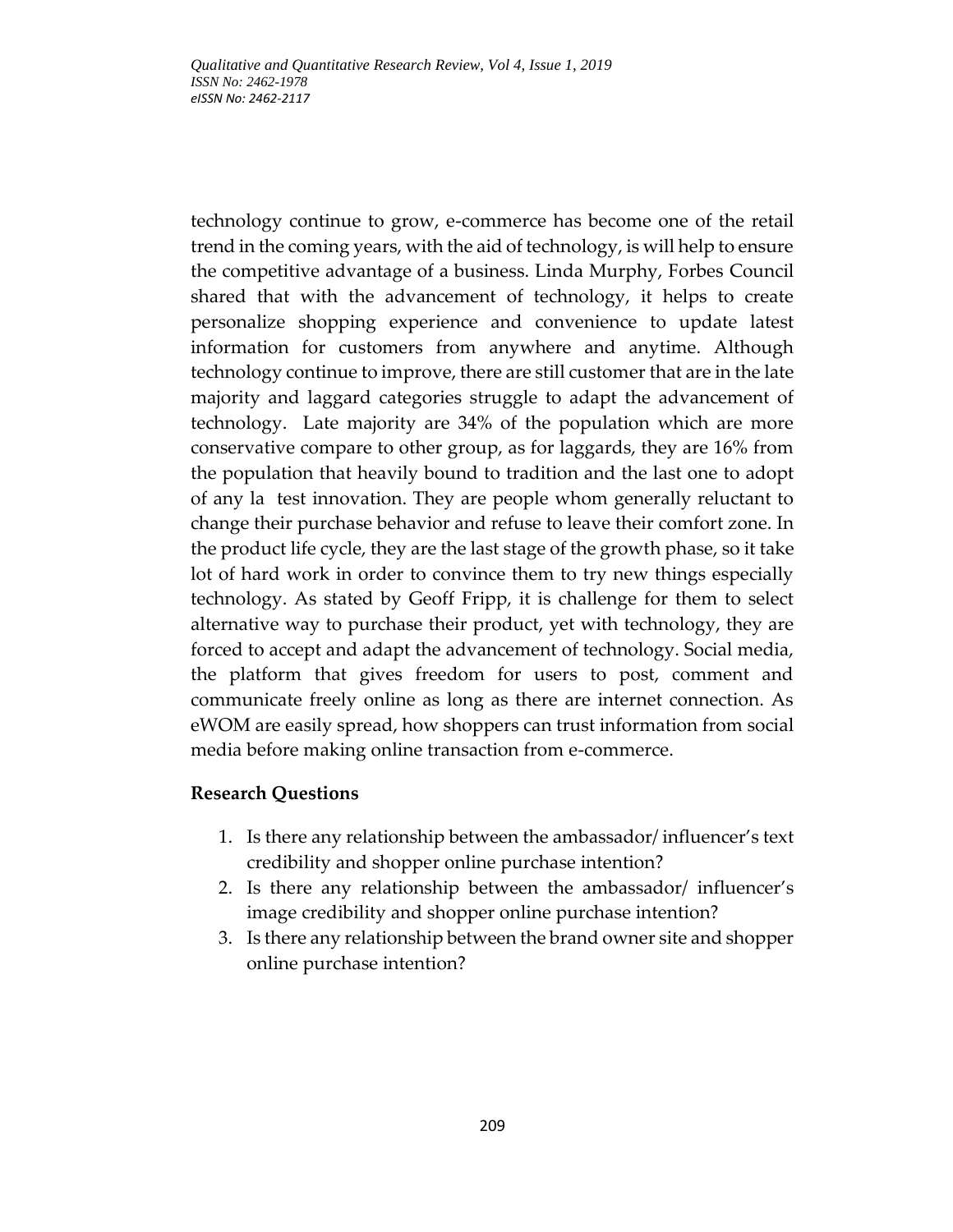# **Research Objectives**

- 1. To analyse the effect between the ambassador / influencer's text credibility and shopper online purchase intention.
- 2. To analyse the effect between the ambassador / influencer's image credibility and shopper online purchase intention.
- 3. To analyse the effect between the brand owner site and shopper online purchase intention.

## **Research Hypotheses**

- H1. There will be a direct and positive correlation between the ambassador/ influencer's text credibility and shopper online purchase intention.
- H2. There will be a direct and positive correlation between the ambassador/ influencer's image credibility and shopper online purchase intention.
- H3. There will be a direct and positive correlation between brand owner site and shopper online purchase intention.



Figure 1: Theoretical Framework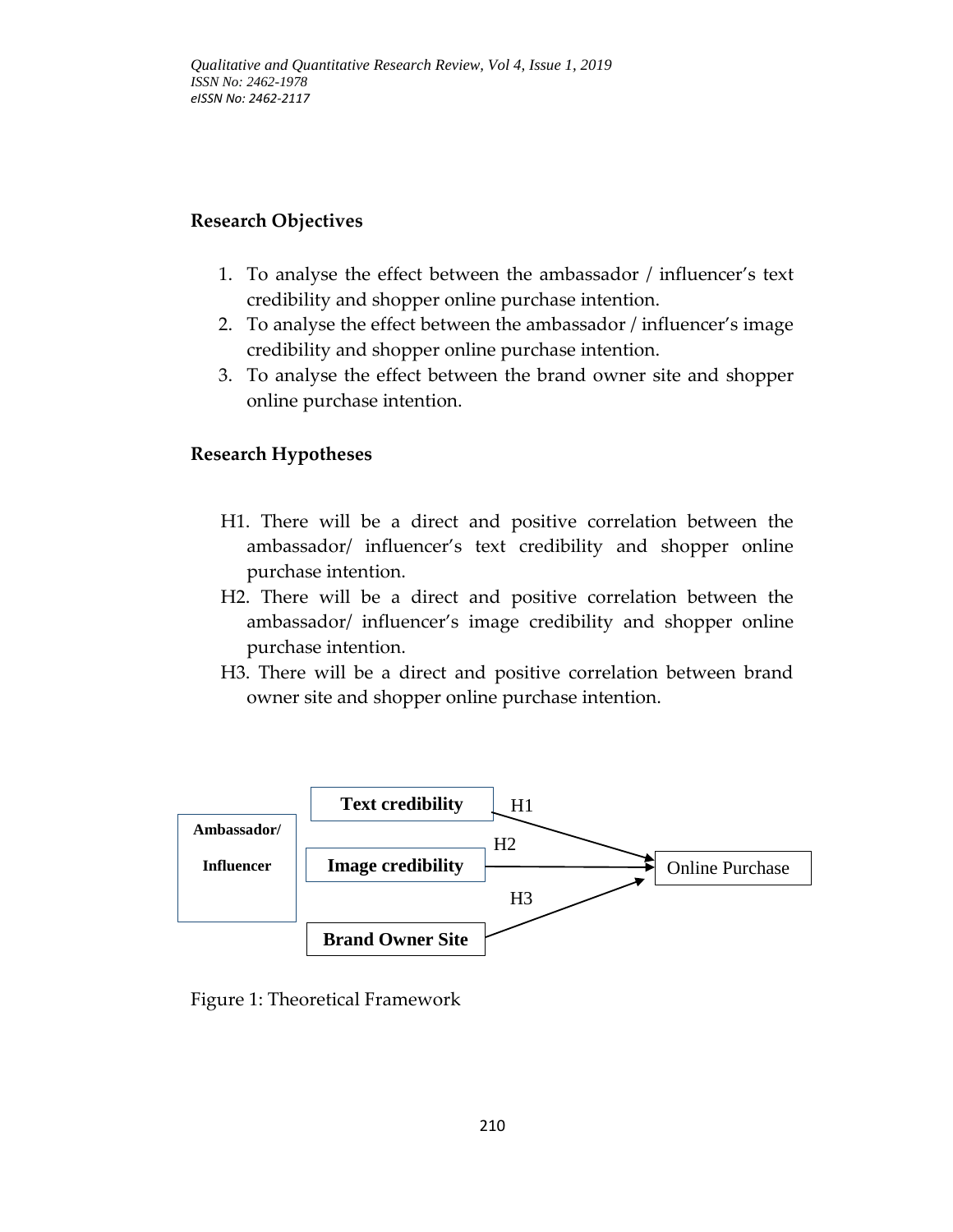#### **LITERATURE REVIEW**

#### **Ambassador/ Influencer**

According to Tom Ward (2018), the definition of influencer used to be creator that start from their own bedroom from zero followers, slowly create content on social media to influence and attract followers. Today, influencer are more diversify and focus towards the brand that are sponsored or their own brands. Whereas for ambassadors, they are generally artist or celebrities that are hired by the brand owner, they will be given any latest product to try out are shared their review on social media, ambassador are the image of the brand whereby every action that they do, customer and audience will relate it to the brand. When you log on to any social media like YouTube you may see a user with over thousands of subscribers shared a video of her unboxing and testing a skin care product, and then you log on to Instagram saw a friend of you sharing how nice her lunch is, no doubt both are a type of WOM, but the differences are that the one on YouTube is a paid advertisement and the Instagram post is just a personal review. Ambassador and influencer marketing will become a trend soon; it allows businesses to get interaction with their customer easily. In addition, businesses will invest more on controversial ambassador and influence in order to reduce risks. Businesses can measure the return on investment in term of the reach of target customer, the engagement with the customer and through their sales (Woods, Steven, 2016). According to Roberta Naas, founder of A Timely Perspective said that Mark Webber is one of the example as brand ambassador of most well-known brand – Rolex. This is due to well reputation of being the nine-time Formula One Grand Prix winner, and his impressive driving skills. This is because Rolex is so involved in automobile sports; therefore, their ambassador must be involve with car racing events and activities. Ambassador and influencer marketing is believed to continue grow and expand in the future. Which lead the purpose of the research whereby can the eWOM by ambassador and influencer affect the customer online purchase intention?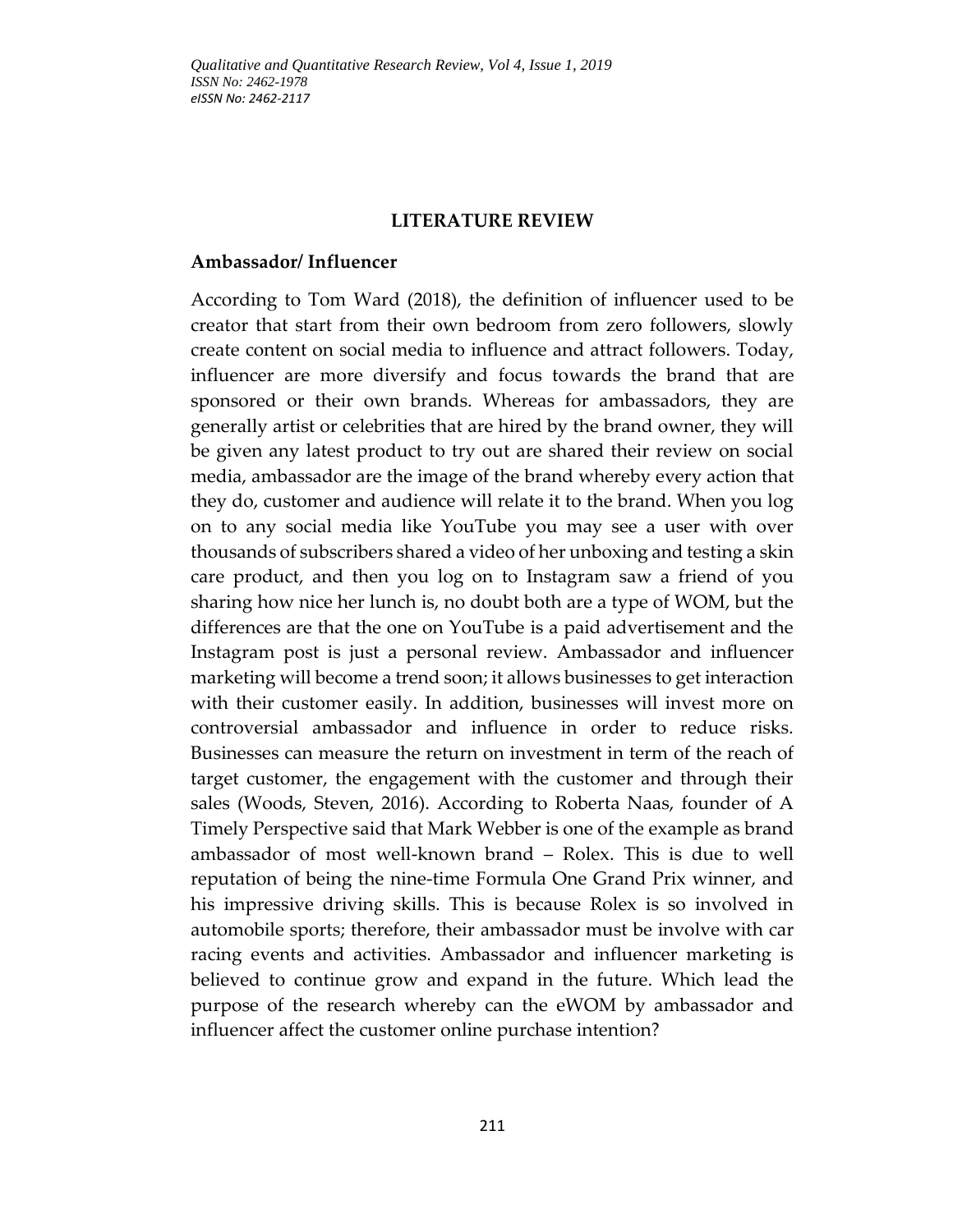## **Text Credibility**

Text is a written form of message, where it will describe and explain the specific products and services. The quality of the text that influences the trustworthiness of the products and services provided. On social media, text can be in term of messages, captions, comments etc. Text help customers that are more toward visualization, as they like to imagine the products and service describe through the text. Text is a way to express the after use experience to inform other readers. Now, WhatsApp allows user to bold, italic and underline their text to express differently. As for Facebook, users can type their word on different background, which helps to create a fun and exciting text. Text is important as it clearly state in information that are purpose to be given out the customer. Text allows expressing in a storyline, where product and service can be describe in a different way. Can you imagine if someone post a pic online without caption? Then what is the purpose of posting the picture? This is the reason why book still exist whether it is physical books of e-books, there are still people who loves to read. Text also serve as an evidence for customers as it is written in word and it is black and white. If customers were treated differently when they are doing their purchase, they could refer to the text as it is written clearly, and it helps in protecting the customers. Therefore, the text must be clear and sure before post it online as the social media is platform where things that can go viral in the in a blind of an eye.

# **Image Credibility**

Image in term of pictures, photos and video, which allows audiences to see and watch. Image credibility is to study whether customer trust on the image posted online. Today, images posted online are rather questionable, there are many tools can be used to beautify the image to ensure it is prefect before it was posted online. Picture and photo helps to shows the actual product and give information like size, color, and some detail for customer preference. If it is a fashion product like cloth, dress, bags, shoes,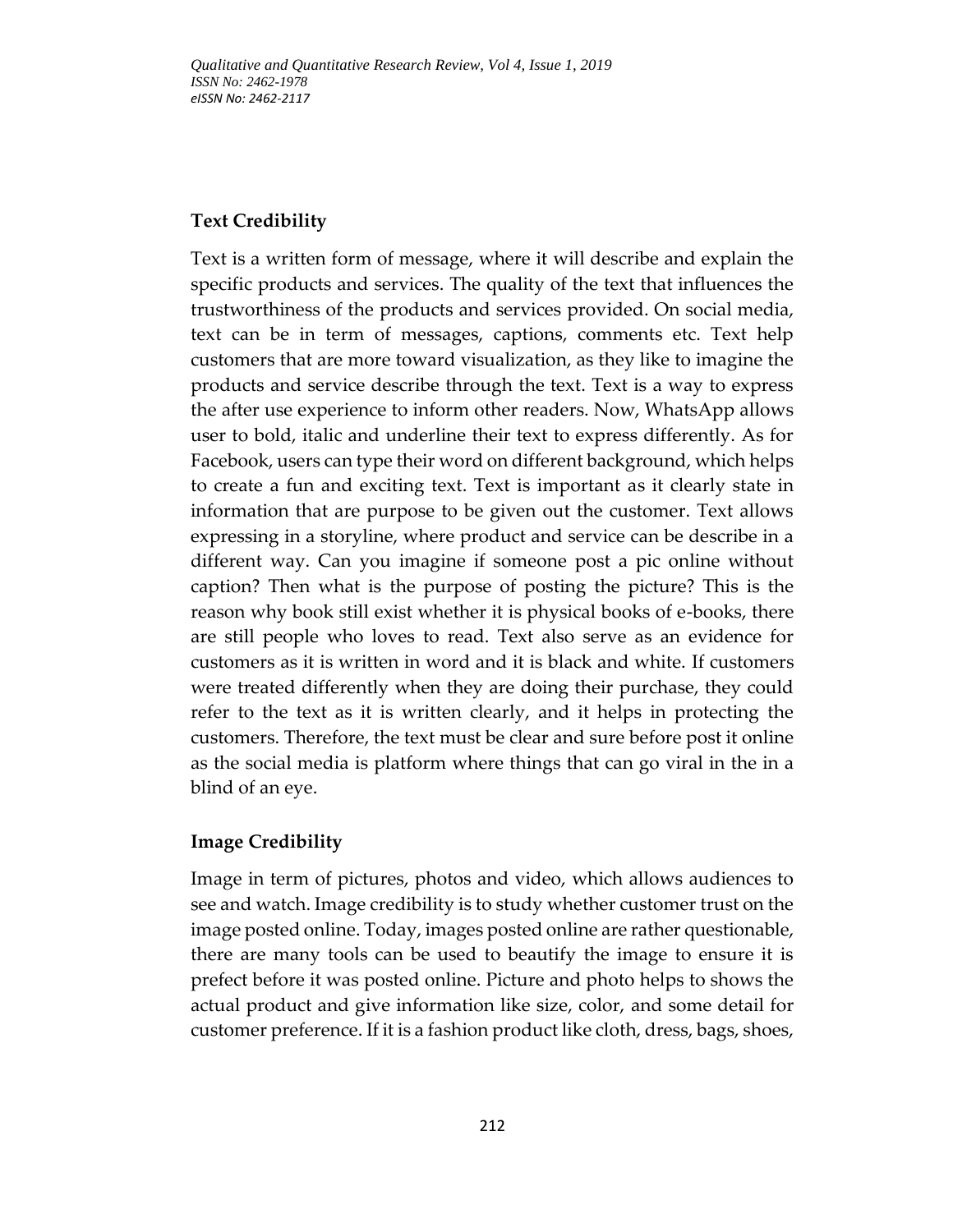and other accessories, the photo can also give an idea on how customer could style once they made purchase on that pieces.

Video allows customers to have a better understanding of the product and services; this is because customers can see what the actual product and the experience of the service from the video. Many social media support videos now a day and customers can replay or download the video, as they want to. There are many types if video that can be found on social media sure as unboxing video, new product launching video, vlog and many more.With image, it help to illustrate the product and service in a simple way as it helps customer to see what exactly they will get. In addition, some image and video can easily help customer to understand the direction of use of the product can service.

### **Brand Owner Site**

An official website that is created by the brand owner, the website will generally show the brand history, the brand information, the products sold, terms and conditions, and any other related information. Besides, the brand owner site allows brand owner to updates the latest promotional plans and latest news, which it is a cheaper marketing cost as the website is already there. Brand owner site allows customer to learn and find out the latest newsfeed and enjoy the promotion. Other than brand owner official website, brand owner also utilizes social media platform to update their latest news and promotion plan to attract customers, this is due to the convenience of social media platform. With the aid of social media, it helps brand owner to saves on their marketing cost, to compare with other types of marketing like billboard, newspaper, magazine etc. One of the major benefits of brand owner website is that is allow personalization and customization; brand owner may create their own website the way they prefer. In addition, it helps to provide personalized service to customers that shop on their website. According to Infosys, a survey of 86% of the customers claim that personalization will have influence on their online purchase intention while 25% of the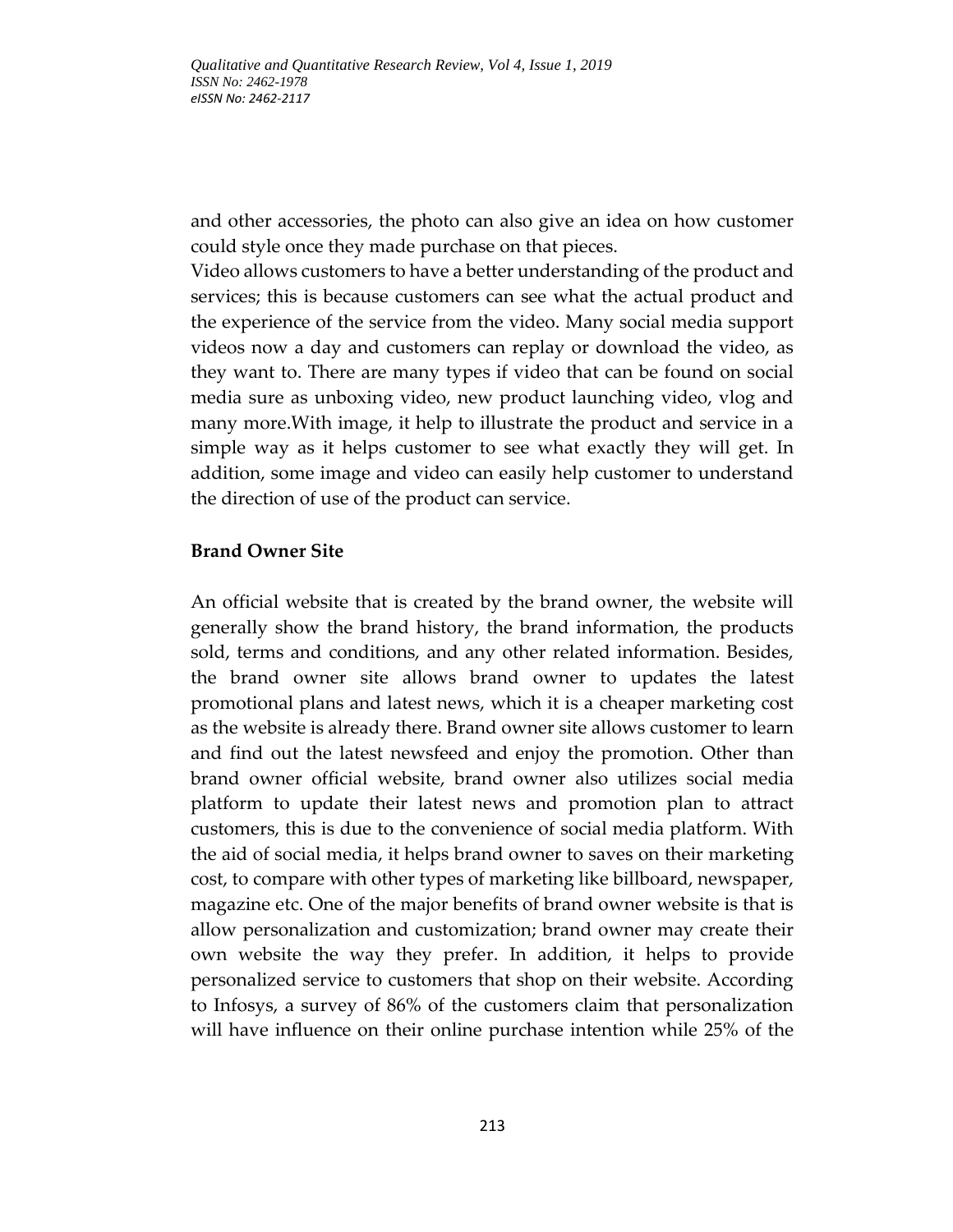customers admitted that there are significant influence on their online purchase intention. The other benefit is it help brand owner to keep track on customer purchase behavior and purchase history. With this, it will then help brand owner to improve on their personalized service and marketing to impress customer. For example, brand owner can check on the customer purchase history and give the customer a personalized coupon or promotional codes on the product. It will help to create loyal customer as customer felt that they are taken care. With official information and latest news update from brand owner on their website or social media, is it more trust worthy and how well can it affect customer online purchase intention. Although there is new product launching, customer may just scroll through the website and look through it, this is because customers may want to understand the used experience before they make payment.

## **Online Purchase Intention**

Purchase intention is simply the decision to be make when purchasing a product. Since e-commerce is continuously increasing, there are many platform and provide seller to sell their products online. there are many e-commerce platform can be found in Malaysia such as Lazada, Shoppe, Food Panda, Grab, Lelong.com, as well as social media. Asia Pacific has 12.1% share of the total global e-retail sale in 2016, and Asia Pacific has the highest sales compare to other region like Western Europe, North America Central & Eastern Europe, Latin America, and Middle East & Africa with the sales rate of 8.3%, 8.1%, 3.4%, 1.9%, and 1.8% (Statista, 2019). Within Asia Pacific, China is the country that has the largest online purchase transaction, China has one of the largest e-commerce by Alibaba, with the advancement of technology, and everyone around the world can access the e-commerce with just internet connection. Customer can easily be hooked up during sales period, like yearend sales, festival sales and so on, customers may add product to their cart and forgot how many item is in it, and during checkout, they will not realize the total amount and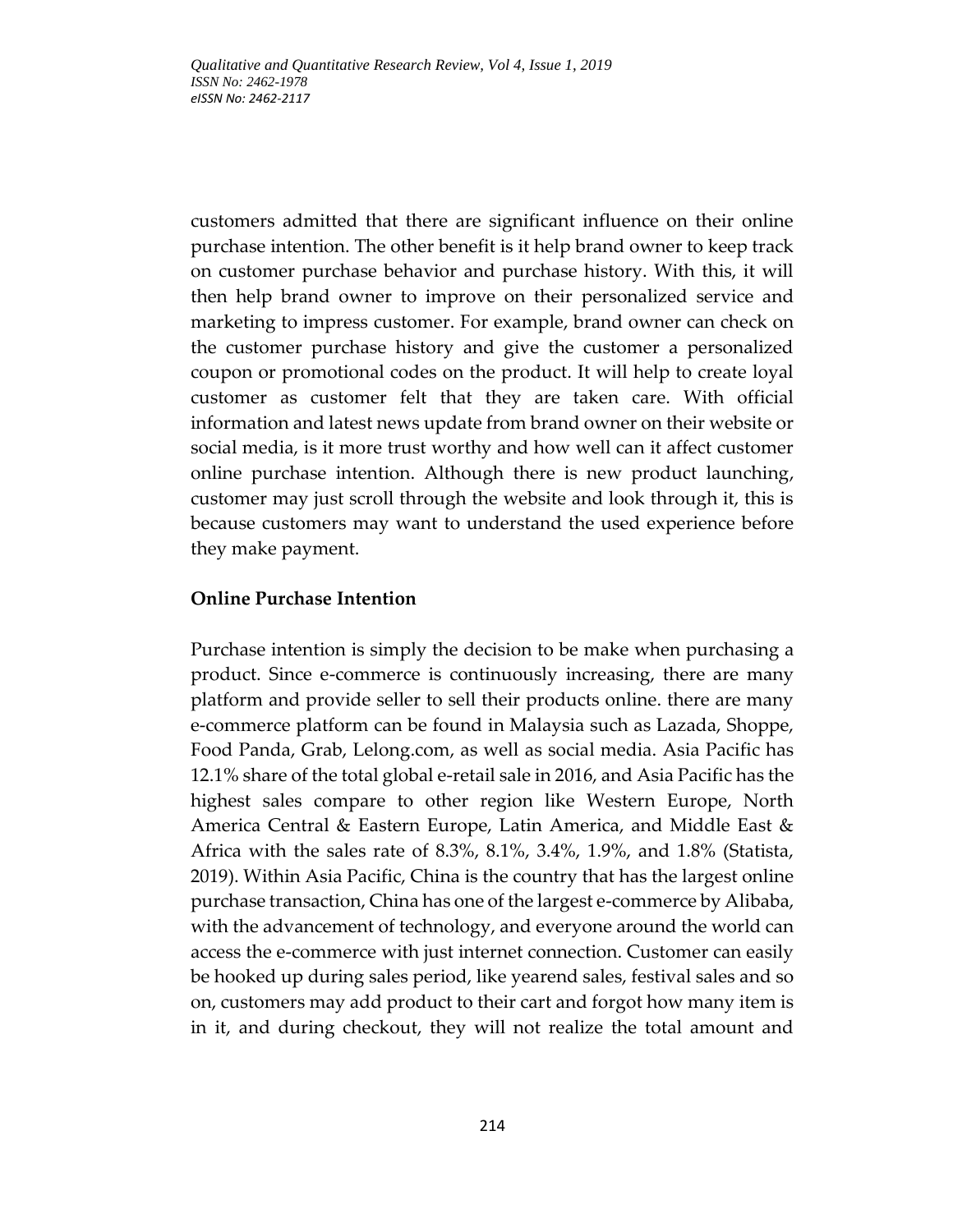payment, this is because it is just the matter of numbers. Therefore, this means that customer easily get influence by the price of the product when they are shopping online. According to research by Nielsen, there are 83% of the customer tend to believe the recommendation by their friends and family. 70% of the customer trust the information and advertisement made on the brand owner site. There are two third of them did not only confined in their inner circle, as they believe the review or comment from ambassador and influencer which is posted on social media. With this it shows that customer trust in friend and family, brand owner site and lastly on other influencer and ambassador that found online. On brick and mortar store, retailer can easily create impulse buying during customer checkout by simply placing the product near the cashiering or checkout counter, e-commerce can also do so, for example, Hermo.my has a beauty grab pop up page when customer check their cart, it create a purchase with purchase impulse buying to influence customer purchase intention.

### **RESEARCH METHODOLOGY**

## **Research Design**

The research is a quantitative approach, which is the generation of data in a quantitative form. This approach rely on a deduction reasoning, the deduction formula goes from theory, hypothesis, observation and to confirmation. Positivist paradigm is the root of quantitative research, which has the capability to uncover the truth. Descriptive design with the word, it meant to describe the situation or phenomenon, it is to answer question, which is related to a specific research question or problem. It is often used when researcher wanted to find out the answer of who, when, what, where and how there related to a research question or problem. Besides, descriptive research is used in order to observe and describe a research topic where the variables stay constant (Overview of Descriptive Research, n.d). Therefore, descriptive design is used in the research as this research aim to investigate and focus on a problem. It is to show the relationship between independent and dependent variables.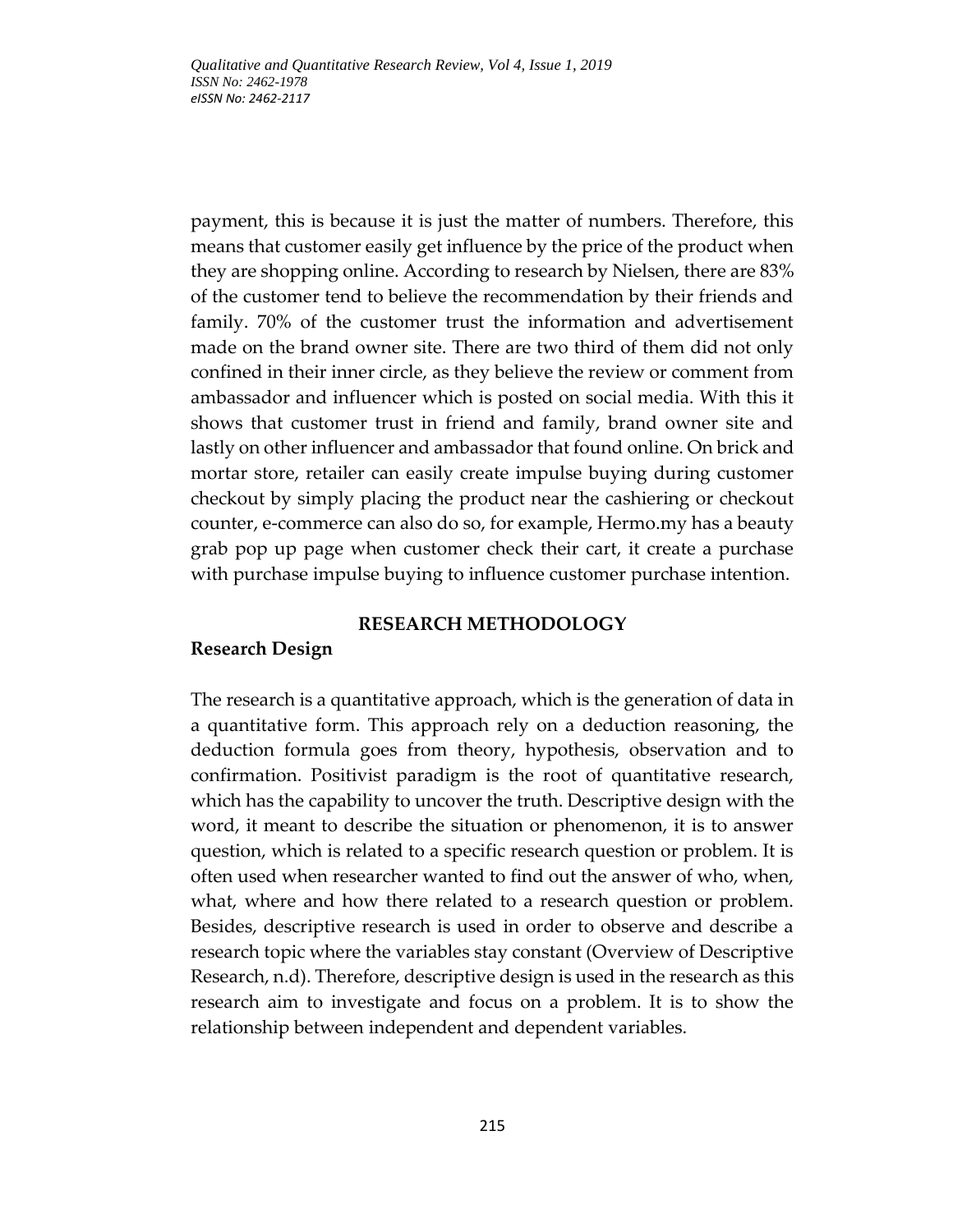# **Sampling Population**

The sampling population is the population that where the total target population with the same interest. This population for the survey is citizen of Malaysia; this is because everyone in Malaysia are able to access on social media as long as there are internet connection. As mentioned before, there are an average of 75% active users of social media within Malaysia, this means that majority of the population in Malaysia will spend their time scrolling through social media every day.

# **Sampling Technique**

Non-probability sampling technique, it is a less complicated probability sampling as it is less time consuming and it is more flexible in term of choose the respondents. Convenience sampling is used, and as the name convenience means to distribute the survey to whoever that are convenience to answer the questionnaire. The advantages of using convenience sampling is that there is no need to collect random sample from the population. In addition, it is inexpensive way to ensure a sufficient amount of respondents. The disadvantages are variability and bias are lease controllable or measurable.

# **Sampling Element**

The demographic of respondents falls into the categories of Millennial whereby their ages, range is from 18 to 38, which are generally born in the year of 1981 to 2001. According to the Star, there are 25% of the world population, the most numerous generation in the world, while in Malaysia; millennial is about 29% among the population. Millennial is choose for this research is because that they have different shopping behavior compare to their parents in the rapid changing retail landscape. Their spending power also claim to be larger than other generation, which leads to drastic change in the global economy.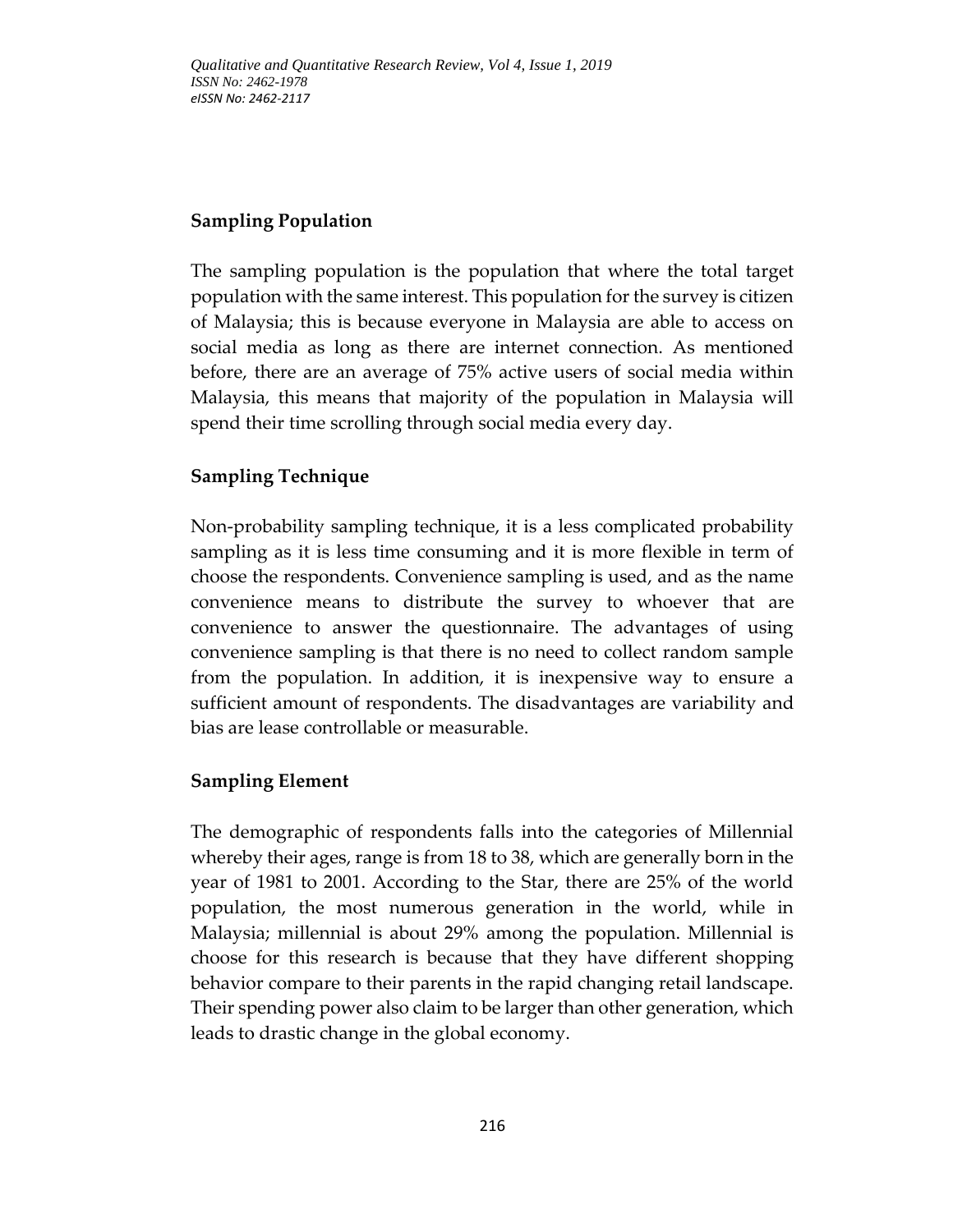## **Sampling Size**

The population size for the survey are 9.28 million, 29% of total Malaysia population. The calculated sample size with 95% confidence level and 5% margin of error is 385. The confidence level is 95% whereby the higher the confidence level, the higher the accuracy of the survey. The margin of error is 5%, it shows the expectation of respondents opinion represent the population, and the lower the percentage of margin of error, it shows the higher the accuracy. Due to the limitation of time for this research paper, the sample size is reduced to 200.

## **Data Collection Method**

Questionnaire is used to collect data from respondents through online distribution. Google Form will be used to create the questionnaire (refer to appendix A), it is a software that allow users to create questionnaire and it helps to analyze the answer collected. After finishing the questionnaire, it will then distribute through social media like Facebook and Instagram, besides it will distribute through other messenger app like WhatsApp, Facebook Messenger and so on. The questionnaire design is a closed-ended questionnaire whereby respondents are given multiple predetermined choice answers. This is because the data can be pre-coded for the use of data analysis once all data is collected, which make data collection easier. There are 5 sections in in every set of questionnaire that are to be distribute, it include demographic, ambassador/ influencer text credibility, ambassador/ influencer image credibility, brand owner site, online purchase intention among millennial in Malaysia. Nominal scale and multiple-choice answer is used to identify respondent demography in the first section of questionnaire. The item will be included are age, race, occupation, education level, and number of social media used. For the rest of the sections, the question will be based on the independents variables, which are ambassador/ influencer text credibility, ambassador/ influencer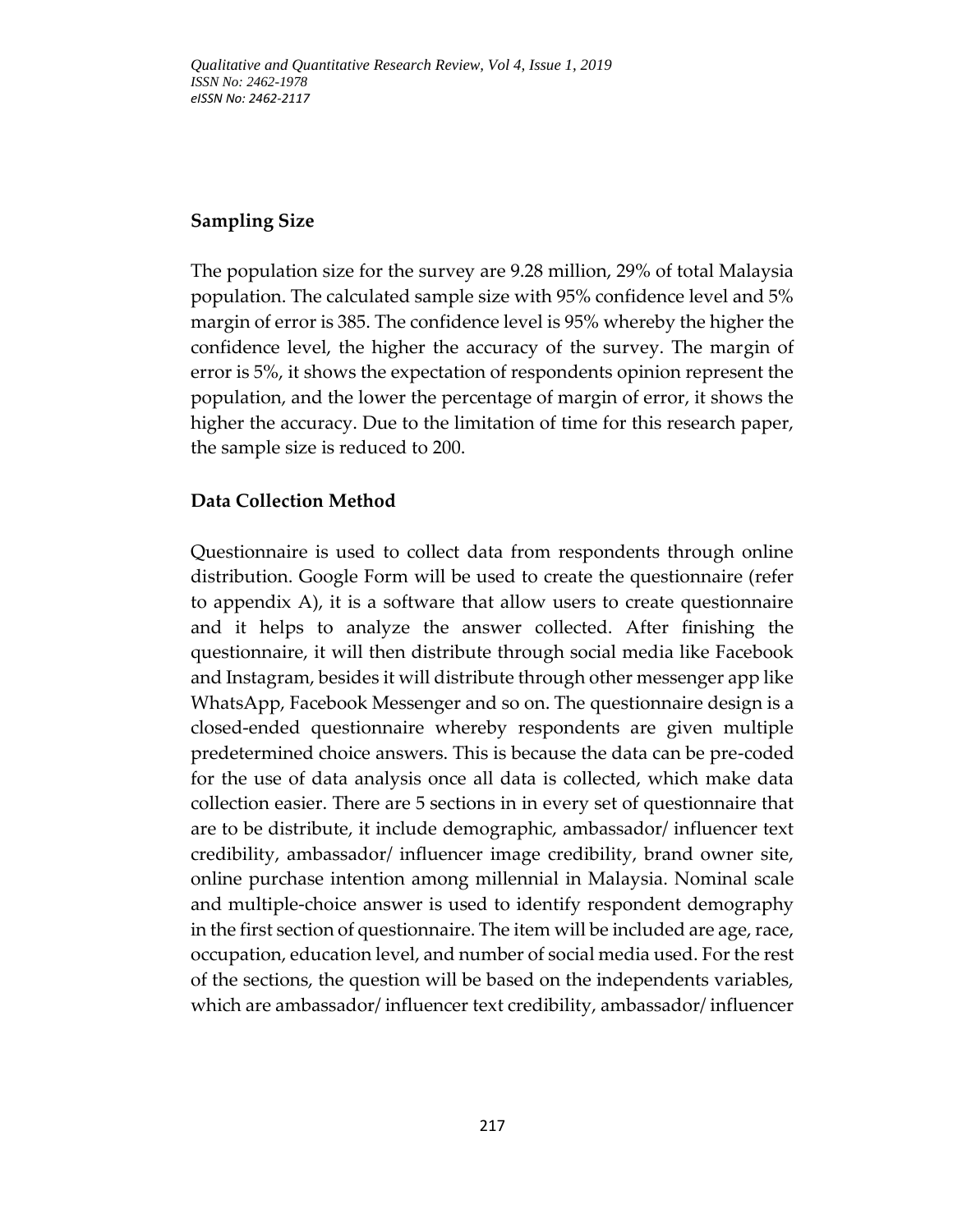image credibility, brand owner site. Likert scale will be used in this section for respondents to choose whether they agree or disagree on the items.

## **Scales of Measurement**

Nominal scale is to identify and measure respondents demographic. To group or categories respondents based on their gender, age, race, education level, occupation and number of social media used. Likert scale is used in order to measure the respondent opinion or answer towards the designed questionnaire within a range of strongly disagree (1), disagree (2), neutral (3), agree (4) to strongly agree (5). Likert scale will be used in the section of ambassador/ influencer text credibility, ambassador/ influencer image credibility, brand owner site, and online purchase intention.

#### **DATA ANALYSIS**

### **Descriptive Analysis**

This analysis is to study respondents demographic. It is often used when a large number of data to be collected and organized in to statistical form. The data collected from respondents responses will then presented in a form of table for better reading.

### **Reliability Analysis**

Cronbach's Alpha to be used to measure reliability for each construct. It is one of the common way to examine internal consistency, to test the inter-correlation between individual items that are on the test among other items, where there is a comparison on each item to another. The result of excellent falls in the range of 0.80 to 0.95, very good is between 0.70 to 0.80, satisfactory is between 0.60 to 0.70, ay other result that are under 0.60 are to be suspect.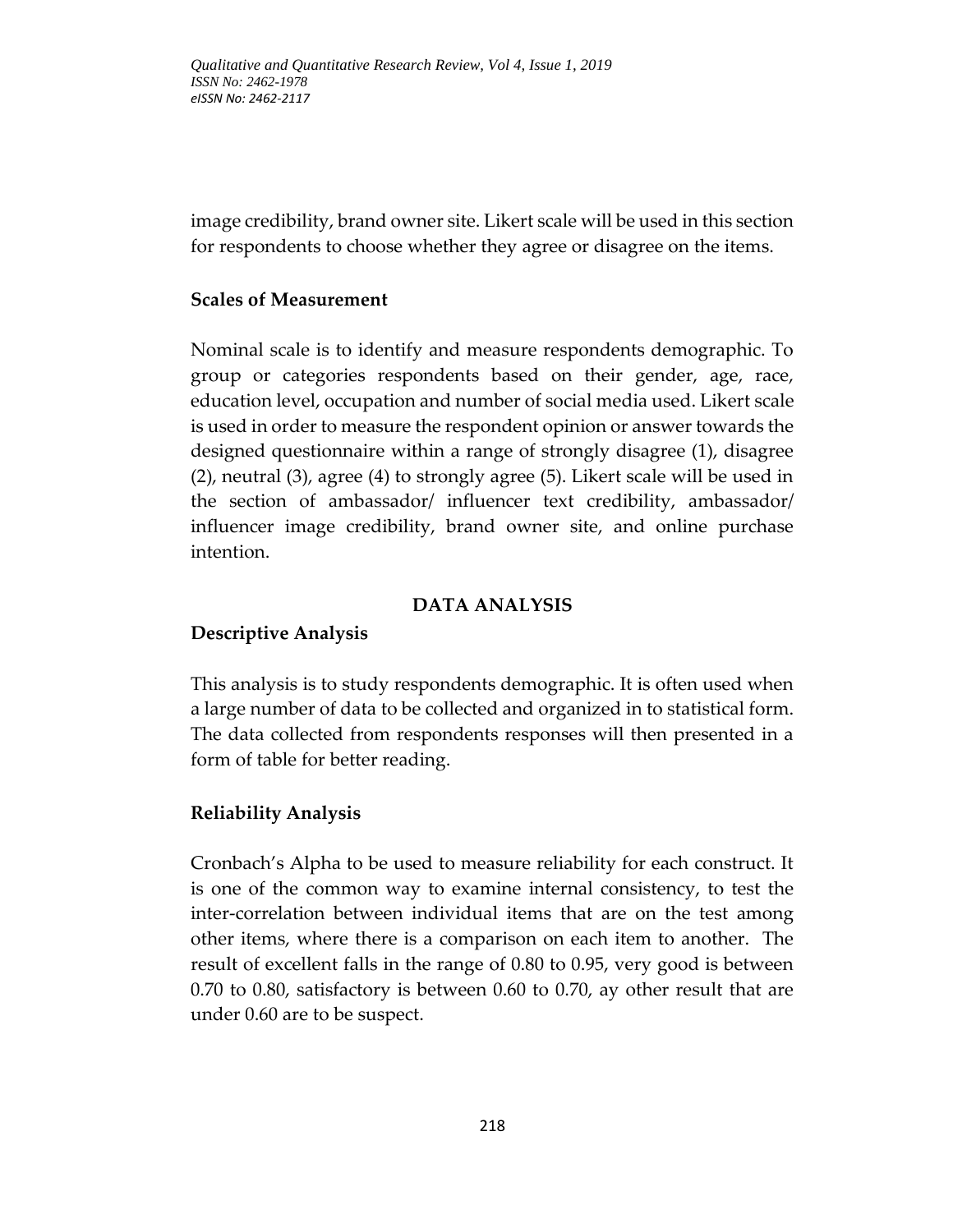| Alpha Value (Reliability) | <b>Status</b> |
|---------------------------|---------------|
| $\alpha > 0.90$           | Excellent     |
| $\alpha > 0.80$           | Good          |
| $\alpha > 0.70$           | Acceptable    |
| $\alpha > 0.60$           | Questionable  |
| $\alpha > 0.50$           | Poor          |
| $\alpha$ < 0.50           | Unacceptable  |

Source: Gliem & Gliem (2003)

### **Correlation Analysis**

It is a technique used to measure the strength of the relationship between two variables. If the result shown that the slope is upward, it means that it is positive relationship. The correlation shows that the closer to positive or negative toward 1.0, which falls in range of 0.80 to 1.0, then it has very strong relationship between two variables, while closer to 0, it has weak relationship if it is between 0.00 to 0.20.

Table 2: Correlation Coefficient Interpretation

| Alpha value   | Strength of relationship |
|---------------|--------------------------|
| $0.00 - 0.20$ | Very low                 |
| $0.20 - 0.40$ | Low                      |
| $0.40 - 0.60$ | Moderate                 |
| $0.60 - 0.80$ | High                     |
| $0.80 - 1.00$ | Very High                |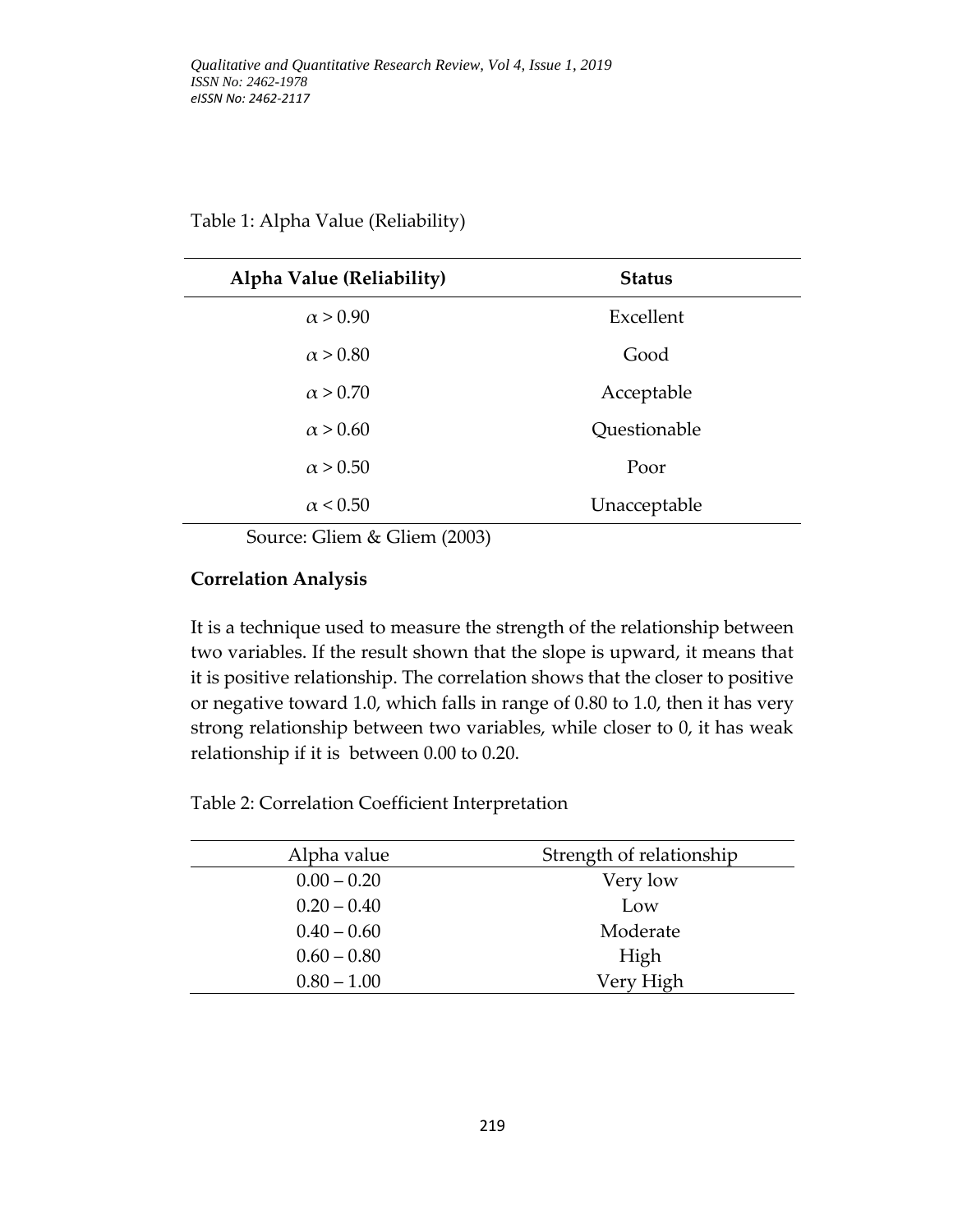## **Regression Analysis**

The purpose of regression analysis is to analyze the model causality and provide prediction of dependent variable based on independent variables. Dependent variable is denoted by y and independent variables are denoted as x when it is in a form of graph. A multiple regression involves one dependent variable and multiple independent variables.

## **RESULTS, FINDINGS AND DISCUSSION**

## **Descriptive Analysis**

There are total of 200 respondents participated in the survey. Table 3 shows that majority of the respondents are female which is 59.5%, and male are 40.5% out of the total respondents. Most of them falls into the group age of 18 to 22 years old; it is 69% among all the respondents. 29% of them are age between 23 and 31, and only 2% are age from 32 to 38. There are 85.5% of respondents stay in Klang valley area, and Johor falls into second place, which is 9% and the remaining respondents from all around Malaysia, is 5.5% such as Kelantan, Penang, and so on. Table 3 also shows that the education level of the respondents, there are 2.5% of respondents only completion their primary and secondary studies, and majority or the respondents are foundation or diploma holder which are 50.5% among the respondents. There are 46.5% of the respondents are Bachelor's Degree holder. Lastly 0.5% which only 1 respondent is postgraduate. More than half of the respondents occupation are student which are 58.5%, and 37% of it are employed whereas 3.5% are unemployed, only 2 respondents are self-employed. The table shows the income level of the respondents that there are 3.5% among them have RM999 and below. Only one of the respondent has RM1, 000 to RM1, 999, 16.5% of respondents has RM2, 000 to RM2, 999. 40% has their income between RM3, 000 to RM3, 999, and lastly 59.5% have no income or their preferred not to say. Lastly the number of social media used by respondents, there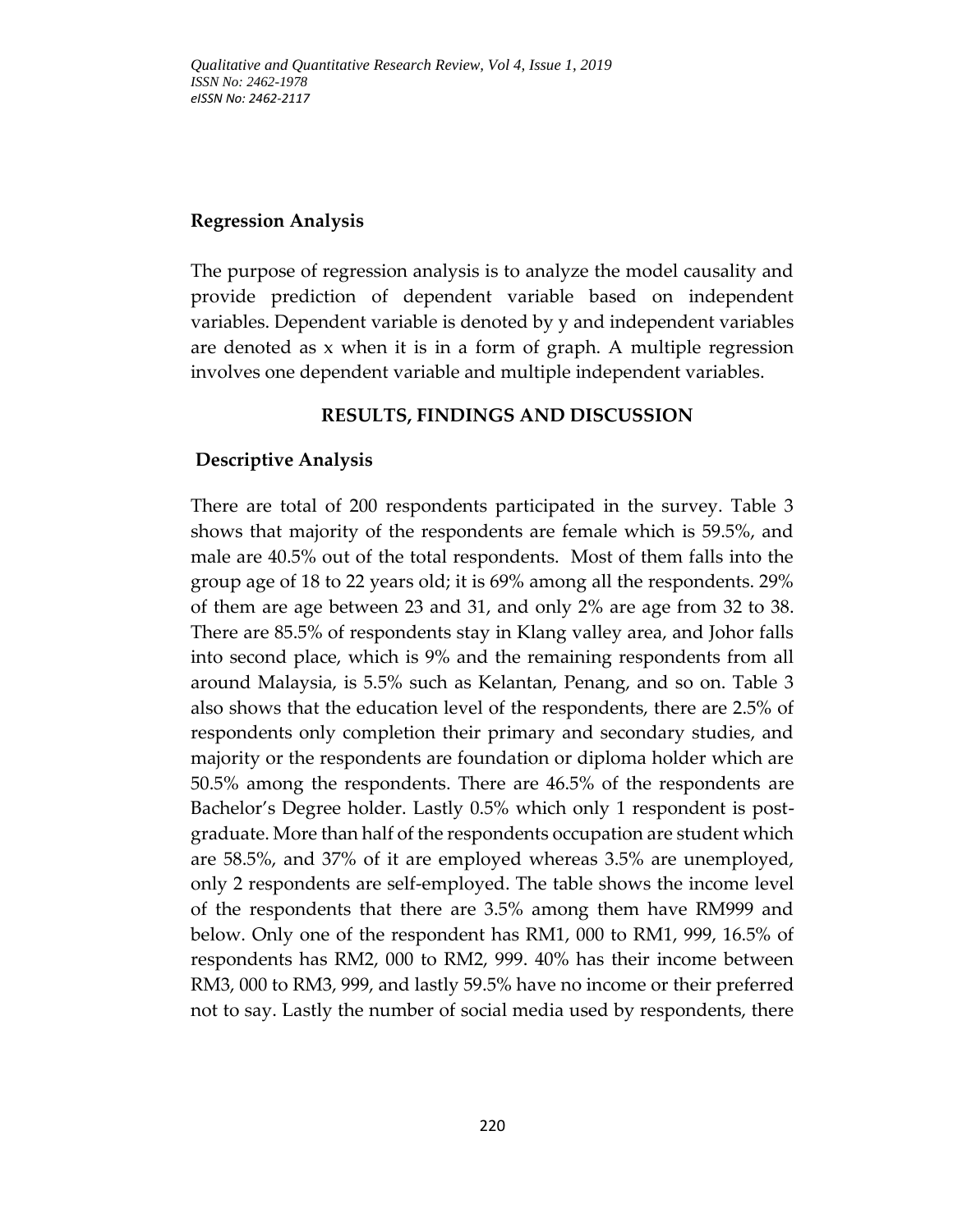are 86% of them use more than 3 social media, and only a respondent uses 1 social media. 2 and 3 social media used by respondents are 5.5% and 8%.

| Variables              | Categories                 | Frequency      | Percentages<br>(%) |  |
|------------------------|----------------------------|----------------|--------------------|--|
| Gender                 | Male                       | 81             | 40.5               |  |
|                        | Female                     | 119            | 59.5               |  |
| Age Group              | $18 - 22$                  | 138            | 69.0               |  |
|                        | $23 - 31$                  | 58             | 29.0               |  |
|                        | $32 - 38$                  | 4              | 2.0                |  |
| Place of Residence     | Klang Valley               | 171            | 85.5               |  |
|                        | Johor                      | 18             | 9.0                |  |
|                        | Others                     | 11             | 5.5                |  |
| <b>Education Level</b> | Primary/Secondary Studies  | 5              | 2.5                |  |
|                        | Undergraduate (Foundation/ |                |                    |  |
|                        | Diploma)                   | 101            | 50.5               |  |
|                        | Undergraduate (Bachelor's  |                |                    |  |
|                        | Degree)                    | 93             | 46.5               |  |
|                        | Post-Graduate<br>(Master   |                |                    |  |
|                        | Degree/ PhD                | $\mathbf{1}$   | 0.5                |  |
| Occupation             | Employed                   | 74             | 37.0               |  |
|                        | Unemployed                 | 7              | 3.5                |  |
|                        | Self-employed              | $\overline{2}$ | 1.0                |  |
|                        | Student                    | 117            | 58.5               |  |
| <b>Income Level</b>    | RM999 and below            | 7              | 3.5                |  |
|                        | RM1,000 - RM 1,999         | 1              | 0.5                |  |
|                        | RM2,000 - RM2,999          | 33             | 16.5               |  |
|                        | RM 3,000 and above         | 40             | 20.0               |  |
|                        | Not Available              | 119            | 59.5               |  |
| Number of Social       | One                        |                |                    |  |
| Media                  |                            | $\mathbf{1}$   | 0.5                |  |
| Used                   | Two                        | 11             | 5.5                |  |
|                        | Three                      | 16             | 8.0                |  |
|                        | More than three            | 172            | 86.0               |  |

## Table 3: Descriptive Analysis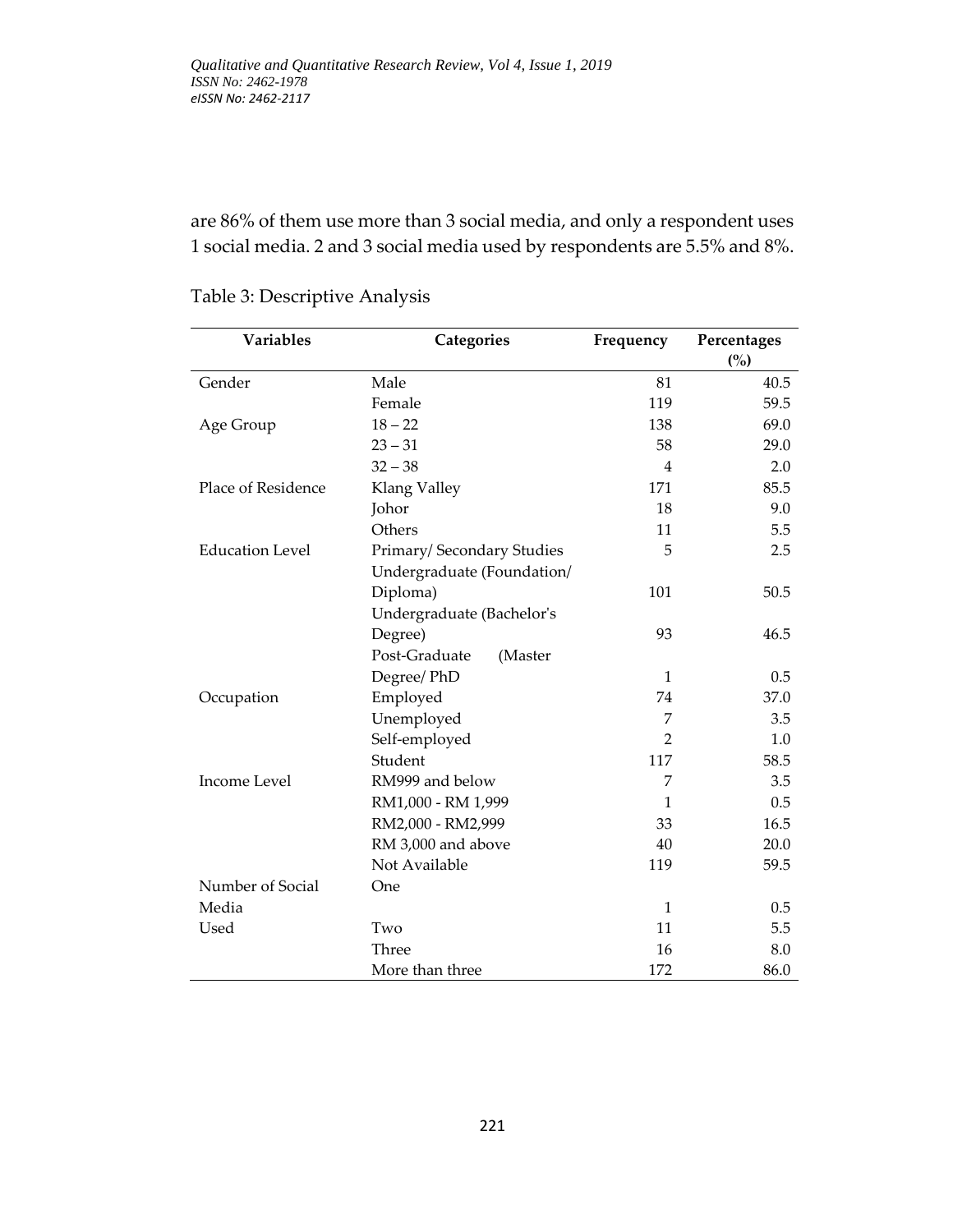### **Reliability Analysis**

This reliability test is used same as the pilot test above which is Cronbach's Alpha reliability test. Table 4.2.1 shows the status indicated to each value, if the alpha value is less than 0.50 is unacceptable for its reliability.  $\alpha$  > 0.90 is excellent,  $\alpha$  > 0.80 is good,  $\alpha$  > 0.70 is acceptable,  $\alpha$  > 0.60 is questionable and lastly  $\alpha$  > 0.50 is consider as poor.

Table 4: Online Purchase Intention Reliability Test

| Cronbach's | No of |
|------------|-------|
| Alpha      | Items |
| .746       |       |

The reliability test on online purchase intention is acceptable, the alpha value is 0.746 there are total of 4 item in this variable which are "OPI3. My online purchase decision is easily influenced by social media", "OPI4. When shopping online, I only buy if I know seen the product physically", "OPI5. When shopping online, I only buy with trusted recommendation", and "OPI6. When shopping online, I tend to buy from brand owner website".

Table 5: Brand Ambassador/ Influencer Text Credibility Reliability Test

| Cronbach's | No of |
|------------|-------|
| Alpha      | Items |
| .778       |       |

The result shows that it is acceptable (0.778) on the Brand Ambassador/ Influencer Text Credibility reliability test. The item consist of "TC1. I will read the text posted by brand ambassador/ influencer on social media before I purchase a product or service online", "TC2. I trust the text posted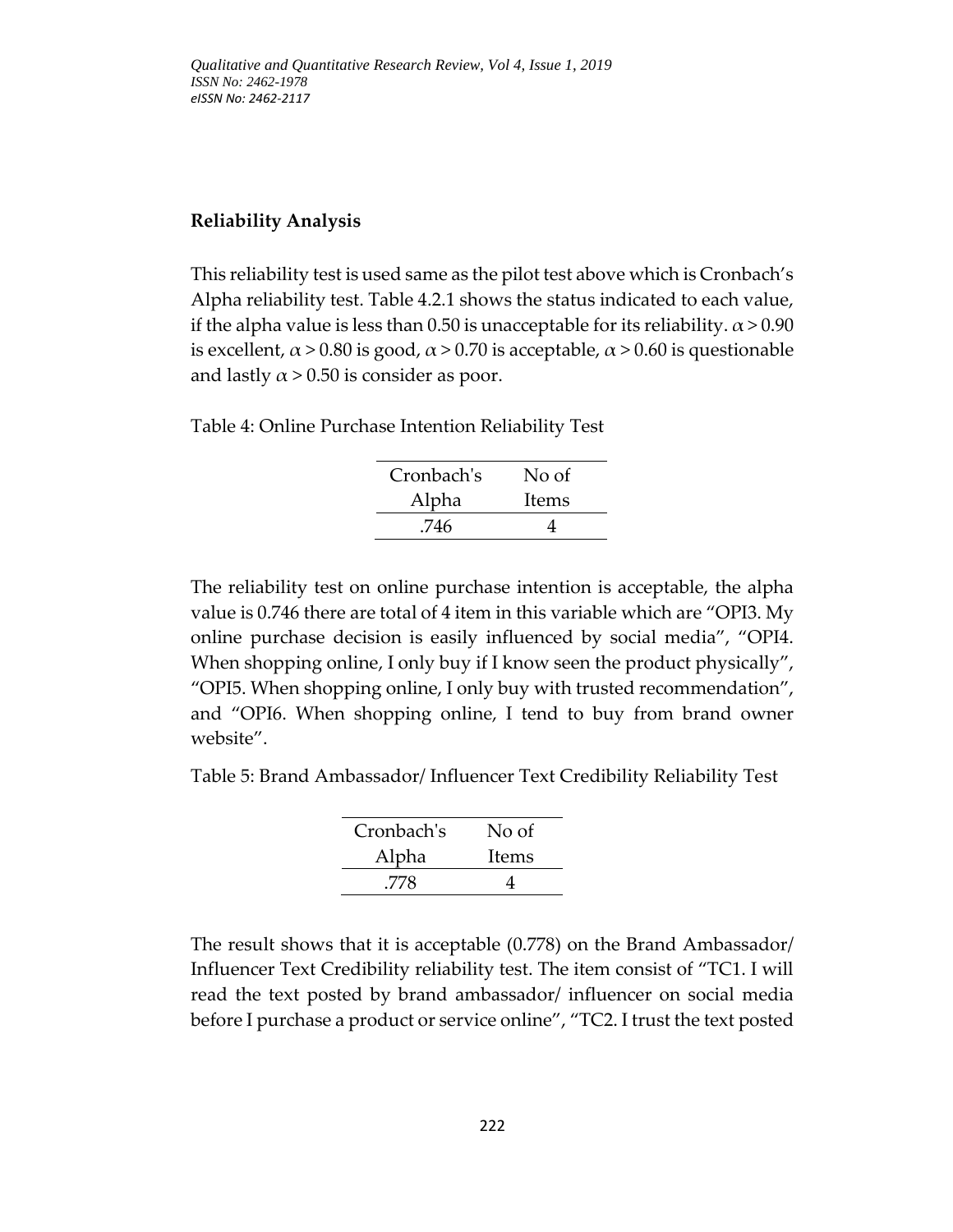by brand ambassador/ influencer on social media of a product or service that they received", "TC3. I will look for the text review of a product posted by brand ambassador/ influencer on social media", and "TC4. I tend to get influence from the text posted by brand ambassador/ influencer on social media when purchasing a product online".

Table 6: Brand Ambassador/ Influencer Image Credibility Reliability Test

|       | Cronbach's No of Items |
|-------|------------------------|
| Alpha |                        |
| .872  |                        |

The result show that it is 0.872, which is good on the Brand Ambassador/ Influencer Image Credibility reliability test. The number items consist are "IC1. I will see/ watch the image, photo or video posted by brand ambassador/ influencer on social media", "IC2. I trust the image; photo or video posted by brand ambassador/ influencer on social media", "IC3. I will to look of image, photo or video posted by brand ambassador/ influencer on social media before i make my purchase online" and lastly is "IC4. I tend to get influence from the image, photo, or video posted by brand ambassador/ influencer on social media when purchasing a product online".

Table 7: Brand-owner Site Reliability Test

| Cronbach's | No of |
|------------|-------|
| Alpha      | Items |
| .858       |       |

The reliability test on Brand-owner Site is good, the alpha value is 0.858 there are total of 4 item in this variable which are "BS1. I trust the information given by brand owner site", BS2. I will search information from brand owner site before I make purchase", "BS3. I tend to get influence by the advertising posted from brand owner site when making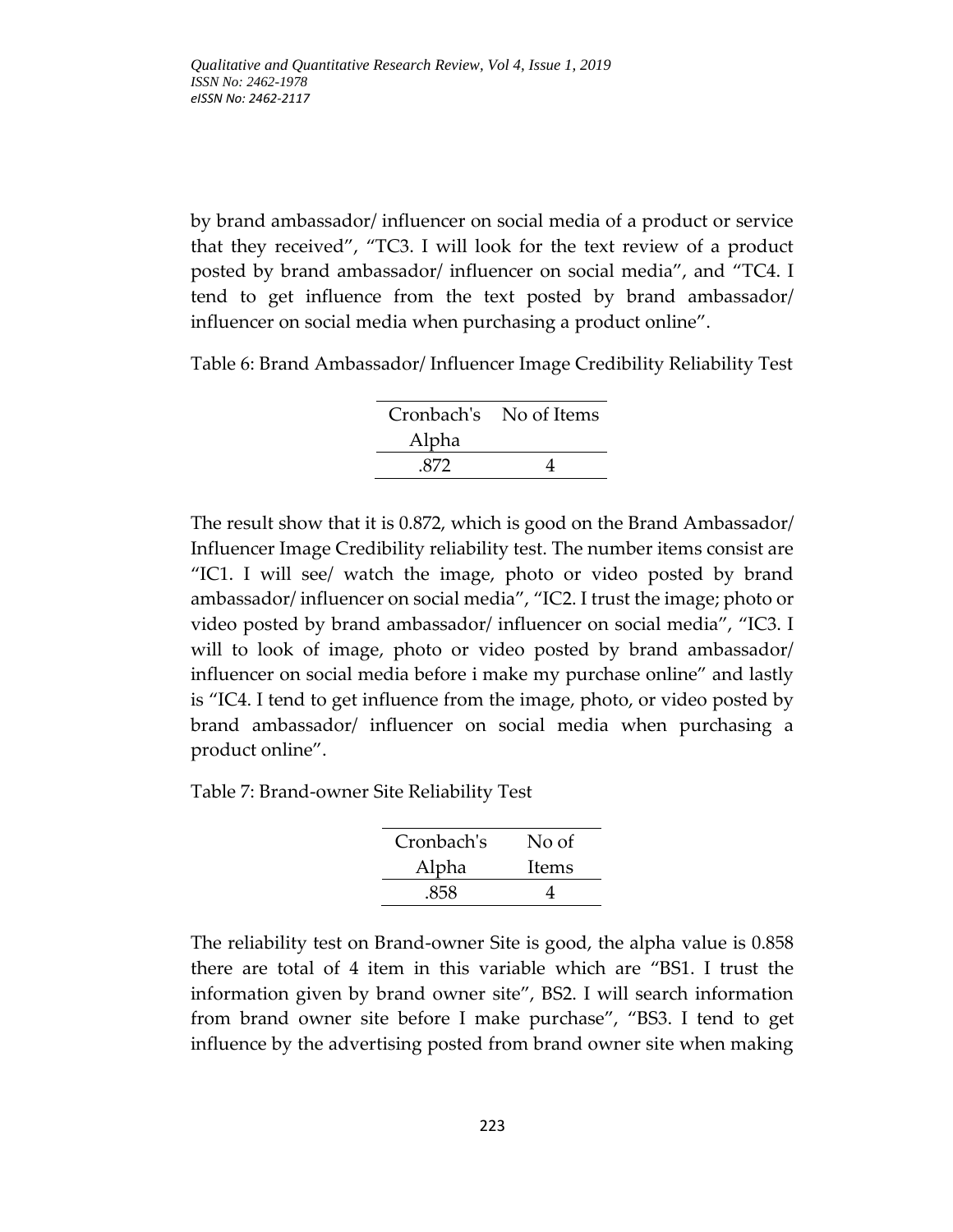purchase", and "BS4. I only trust to do online purchase on brand owner site".

### **Correlation Analysis**

Table 8: Correlation Analysis

|                              |                        | Text     | Image<br>Credibility Credibility owner Site | Brand        | Online<br>purchase<br>intention |
|------------------------------|------------------------|----------|---------------------------------------------|--------------|---------------------------------|
|                              | Pearson<br>Correlation | 1        | $.703**$                                    | $.652**$     | $.566**$                        |
| <b>Text Credibility</b>      | Sig. (2-tailed)        |          | .000                                        | .000         | .000                            |
|                              | N                      | 200      | 200                                         | 200          | 200                             |
|                              | Pearson<br>Correlation | $.703**$ | $\mathbf{1}$                                | $.714**$     | .573**                          |
| Image Credibility            | Sig. (2-tailed)        | .000     |                                             | .000         | .000                            |
|                              | N                      | 200      | 200                                         | 200          | 200                             |
|                              | Pearson<br>Correlation | $.652**$ | $.714**$                                    | $\mathbf{1}$ | .579**                          |
| <b>Brand owner Site</b>      | Sig. (2-tailed)        | .000     | .000                                        |              | .000                            |
|                              | N                      | 200      | 200                                         | 200          | 200                             |
|                              | Pearson<br>Correlation | $.566**$ | .573**                                      | $.579**$     | $\mathbf{1}$                    |
| Online purchase<br>intention | Sig. (2-tailed)        | .000     | .000                                        | .000         |                                 |
|                              | N                      | 200      | 200                                         | 200          | 200                             |

\*\*. Correlation is significant at the 0.01 level (2-tailed).

The result of Pearson correlation test shows different strength based on the range it falls in, 0.00 – 0.20 is very low, 0.20 – 0.40 is low, 0.40 – 0.60 is moderate, 0.60 – 0.80 is high and lastly 0.80 is very high. Table 8 shows the correlation analysis shows that the independent variable Brand owner Site and dependent variable Online Purchase Intention has moderate strength of correlation and is it the highest value of 0.579. The second highest correlation is 0.573, which independent variable Brand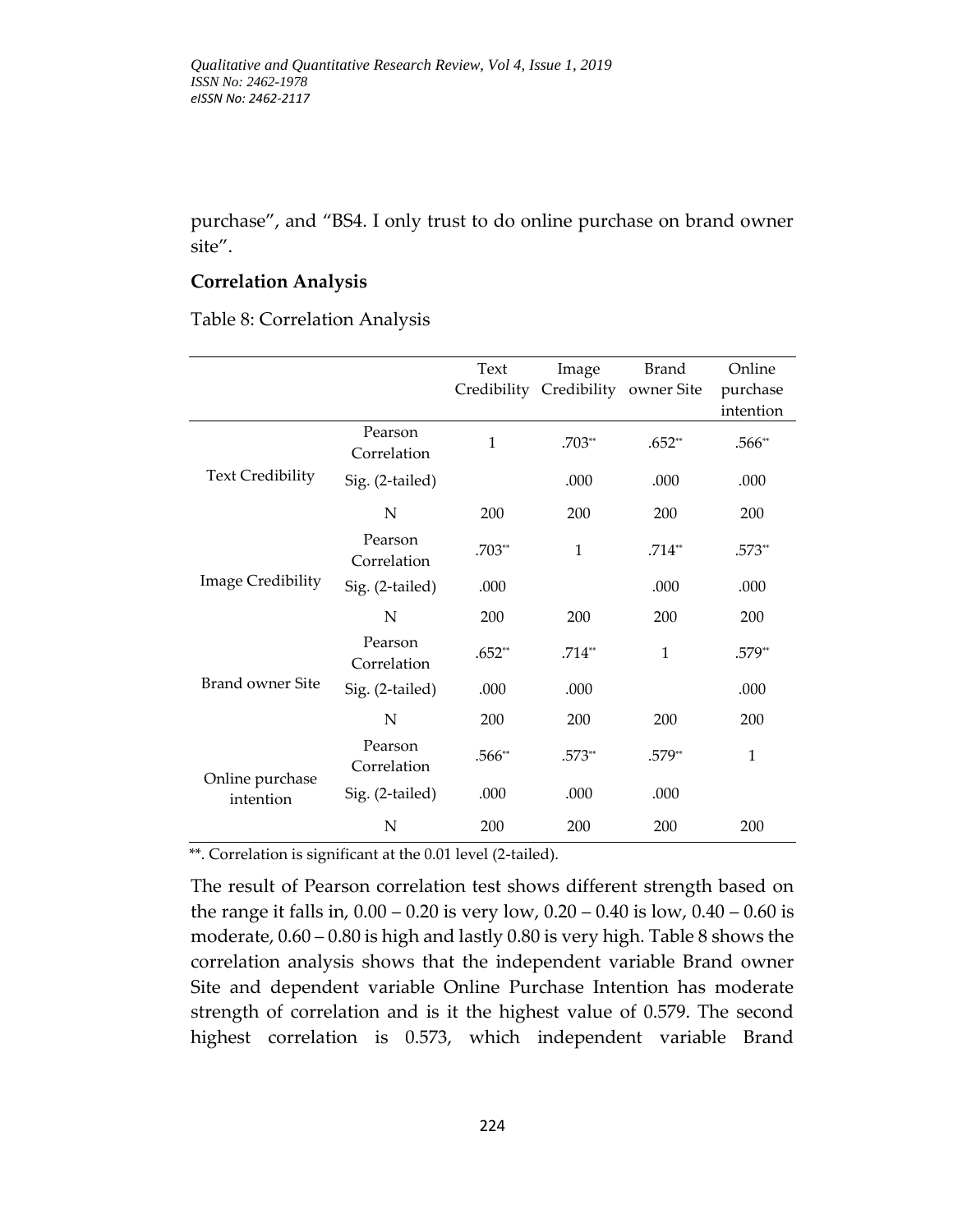Ambassador/ Influencer Image Credibility and dependent variable Online Purchase Intention has moderate strength of correlation. Then it is independent variable Brand Ambassador/ Influencer Text Credibility and dependent variable Online Purchase Intention, they also has moderate relationship. All the above shows the positive relationship towards online purchase intention, and the result shows that the hypothesis is accepted.

### **Regression Analysis**

Table 9: Model Summary

|  |                            |      | Model R R Adjusted Std. Error of                                                                   |               | Change Statistics |  |        |
|--|----------------------------|------|----------------------------------------------------------------------------------------------------|---------------|-------------------|--|--------|
|  |                            |      | Square R Square the Estimate R Square F df1 df2 Sig. F                                             |               |                   |  |        |
|  |                            |      |                                                                                                    | Change Change |                   |  | Change |
|  | $.644$ <sup>a</sup> $.414$ | .405 | .42600                                                                                             | .414          | 46.202 3 196      |  | .000   |
|  |                            |      | $\sim$ 0. December 10 and can be considered by $\sim$ 0.0 and 0. attached the constant 0. attached |               |                   |  |        |

a. Predictors: (Constant), Brand owner Site, Text Credibility, Image Credibility

Table 9 shows the model summary of regression analysis, the value of R square is 0.414 which is also 41.4% factors are covered in the research condusted and there are 59.6% of unkown factors.

### Table 10: ANOVA Analysis

### ANOVA<sup>a</sup>

| Model      | Sum of Squares | df  | Mean Square |        | Sig.             |
|------------|----------------|-----|-------------|--------|------------------|
| Regression | 25.153         |     | 8.384       | 46.202 | 000 <sub>p</sub> |
| Residual   | 35.569         | 196 | .181        |        |                  |
| Total      | 60 722         | 199 |             |        |                  |

a. Dependent Variable: Online purchase intention

b. Predictors: (Constant), Brand owner Site, Text Credibility, Image Credibility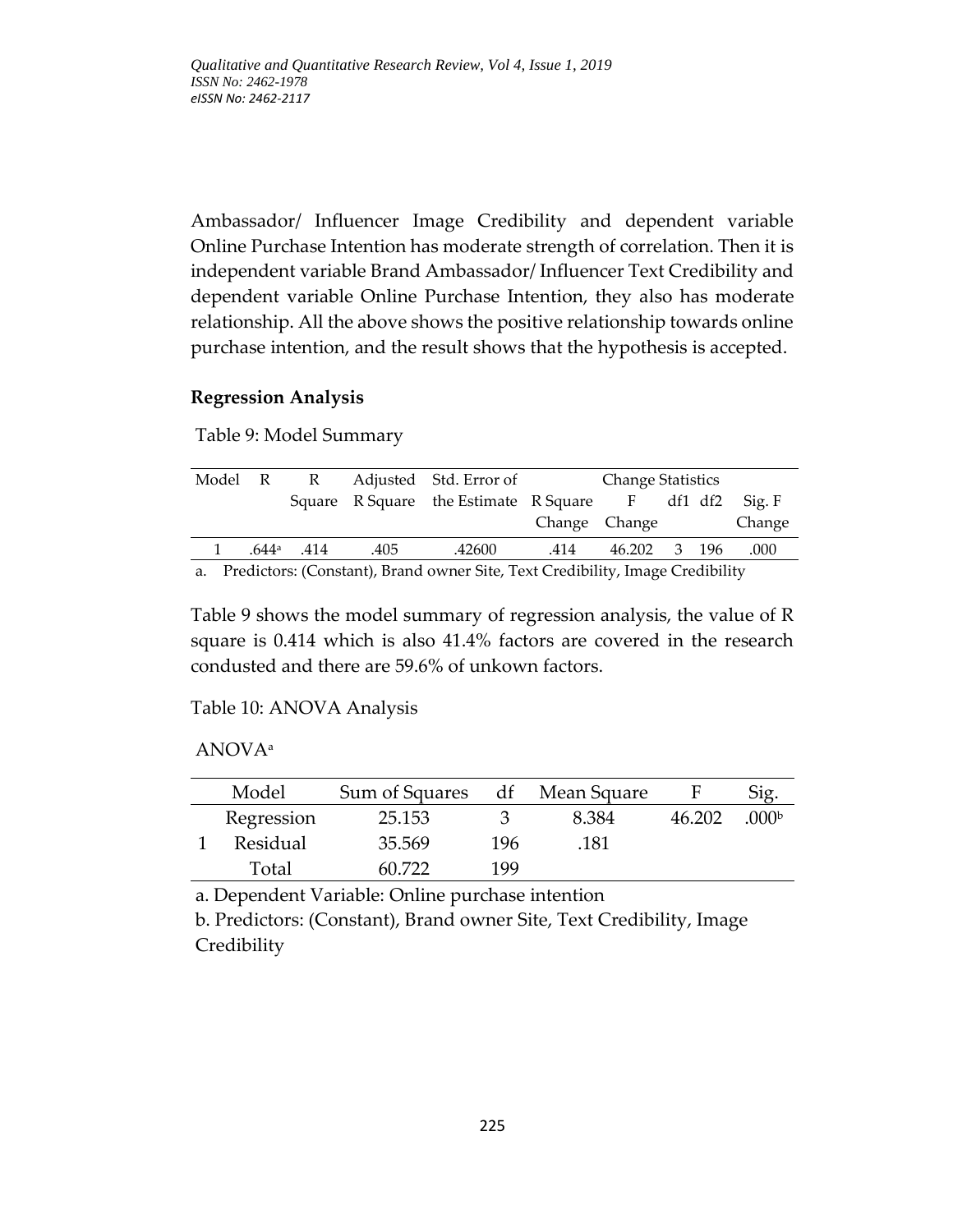Table 10 shows the ANOVA analysis, a significant regression equation was formed as  $[F(3, 196) = 46.202, p < 0.05]$ . This shows the research is well conducted and best fit to the research.

| Coefficients <sup>a</sup> |             |                |            |              |            |      |
|---------------------------|-------------|----------------|------------|--------------|------------|------|
|                           | Model       | Unstandardized |            | Standardized | t          | Sig. |
|                           |             | Coefficients   |            | Coefficients |            |      |
|                           |             | B              | Std. Error | <b>Beta</b>  |            |      |
|                           | (Constant)  | 1.300          | .251       |              | 5.168.000  |      |
|                           | Text        | .238           | .079       | .242         | 3.003 .003 |      |
|                           | Credibility |                |            |              |            |      |
|                           | Image       | .185           | .077       | .209         | 2.393 .018 |      |
|                           | Credibility |                |            |              |            |      |
|                           | Brand owner | .251           | .076       | .272         | 3.321 .001 |      |
|                           | <b>Site</b> |                |            |              |            |      |

a. Dependent Variable: Online purchase intention

Regression analysis is to identify the model causality and provide prediction of dependent variable based on independent variables.

Table 11 shows the coefficient analysis, there are three independent variables which are Text Credibility, Image Credibility and Brand-owner Site, all three independent variables shows that the  $\beta$  value is higher than 0.05, this means that all hypothesis (H1, H2, and H3) are accepted.

### **CONCLUSION AND RECOMMENDATION**

As conclusion, this research is to analyze the effect of eWOM toward customer online purchase intention among millennial, the aim is to studying how customers or shoppers are influenced when they are making their online purchase decision.The results show that all three hypothesis made are accepted through reliability test, correlation test and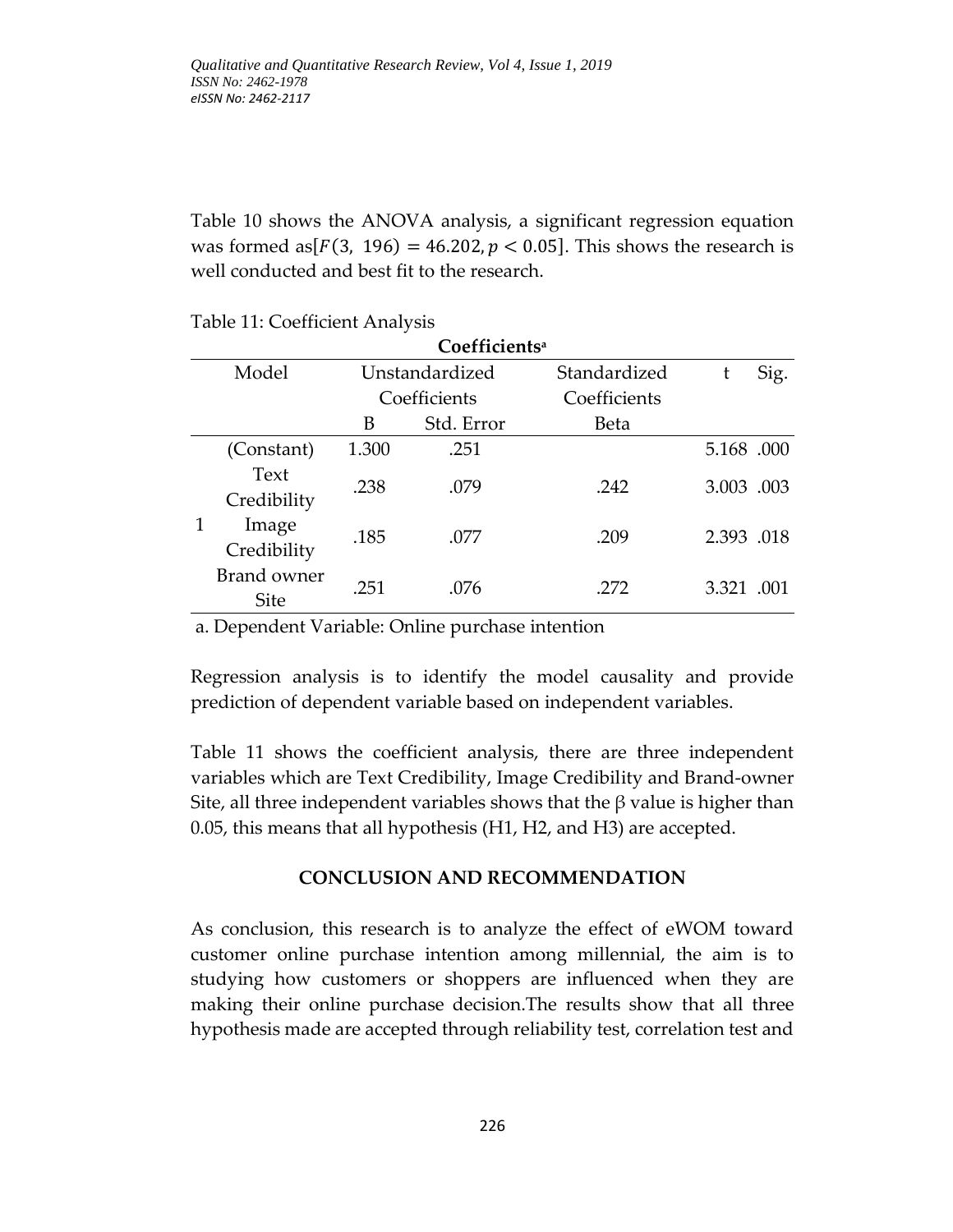regression test: There is a direct effect and positive correlation between the ambassador/ influencer's text credibility and shopper online purchase intention. The correlation analysis shows the result of 0.566, which shows a moderate strength between two variable, this is also the weakest relationship compare to two other hypothesis made. As for the regression analysis, the β value is 0.238; it is higher than 0.05, which lead the hypothesis made to be accepted. There is a direct effect and positive correlation between the ambassador/ influencer's image credibility and shopper online purchase intention. The correlation analysis shows the result of 0.573, which shows a moderate strength between two variable, this is also the second strongest relationship compare to two other hypothesis made. As for the regression analysis, the β value is 0.185; it is higher than 0.05, which lead the hypothesis made to be accepted.There is a direct effect and positive correlation between brand owner site and shopper online purchase intention. The correlation analysis shows the result of 0.579, which shows a moderate strength between two variable, this is also the strongest relationship compare to two other hypothesis made. As for the regression analysis, the  $\beta$  value is 0.251; it is higher than 0.05, which lead the hypothesis made to be accepted.The research shows that millennial shoppers are more likely to get influence by the information given from brand owner site when they make transaction online compare to the image and text posted by brand ambassadors and influencers.

There are several limitation faced when conducting the research and can be improve in the future. The research is hardly to be generalized the whole population, this is because non-probability technique is use to conduct the survey, and 200 respondents are no sufficient. The second limitation is time constrain to this research paper, limited time is given to develop and distribute the questionnaire to respondents. There is also limitation of sample size, there are only 200 respondents to participate and complete the survey.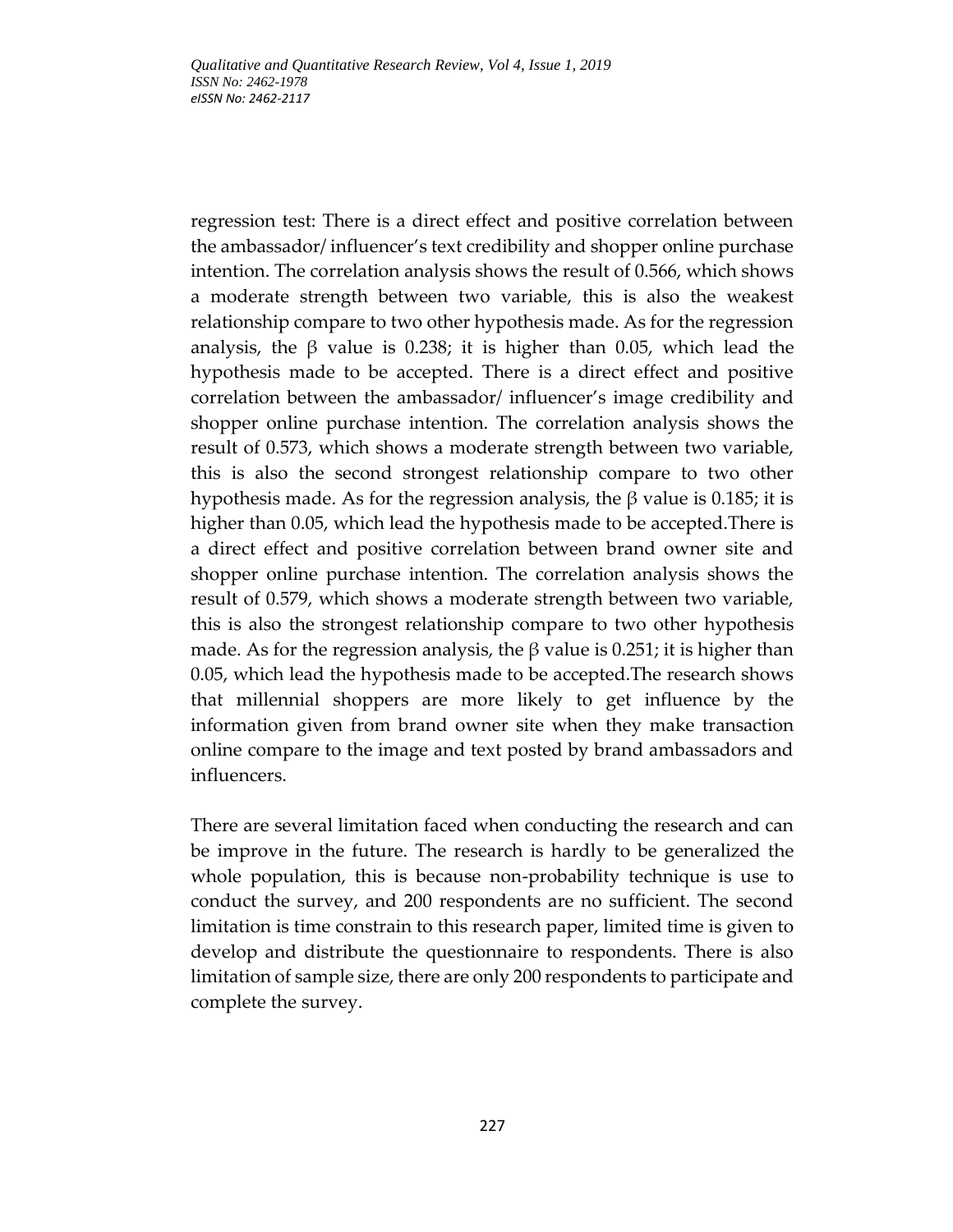This research highly recommend retailers and businesses to promote positive electronic Word of Mouth. Especially for brand-owner, this is because the result of the research shows to be the highest among other hypothesis. And millennial has become the majority in terms of demography, they purchase behavior is also different compare to previous generations, there it is important for retailers and business to leverage and take advantage of electronic Word of Mouth and it is considered one of the cheapest way to advertise themselves.

#### **REFERENCE**

- Bourne, V. (2013). Rethinking Retail: Insights from consumer and retailers into an omni-channel shopping experience', Infosys report, Accessed on 29th January 2019, < [https://www.infosys.com/newsroom/press-releases/Documents/](https://www.infosys.com/newsroom/press-releases/Documents/%20genome-research-report.pdf) [genome-research-report.pdf>](https://www.infosys.com/newsroom/press-releases/Documents/%20genome-research-report.pdf)
- Christy M.K., Cheung., & Thadani, D.R. (2012). The impact of electronic word-of-mouth communication: A literature analysis and integrative model, *Journal of Decision Support Systems*, *54*(1), 461- 470, [<https://www.sciencedirect.com/science/article/pii/S01679](https://www.sciencedirect.com/science/article/pii/S01679%2023612001911?via%3Dihub) [23612001911?via%3Dihub>](https://www.sciencedirect.com/science/article/pii/S01679%2023612001911?via%3Dihub)
- CRIT (2019). *Overview of Descriptive Research* n.d., Center of Innovation in Research and Teaching, viewed 30 January 2019, [<https://cirt.gcu.edu/research/developmentresources/researchread](https://cirt.gcu.edu/research/developmentresources/researchready/descriptive/overview) [y/descriptive/overview](https://cirt.gcu.edu/research/developmentresources/researchready/descriptive/overview) >
- Erkan, I., & Evens, C. (2016). The influence of eWOM in social media on consumers' purchase intentions: An extended approach to information adoption, *Journal of Computers in Human Behavior, 61*, 47-55 Accessed on January 2019, URL:, [<https://www.sciencedirect.com/science/article/pii/S074756321630](https://www.sciencedirect.com/science/article/pii/S0747563216301650?via%3Dihub) [1650?via%3Dihub>](https://www.sciencedirect.com/science/article/pii/S0747563216301650?via%3Dihub)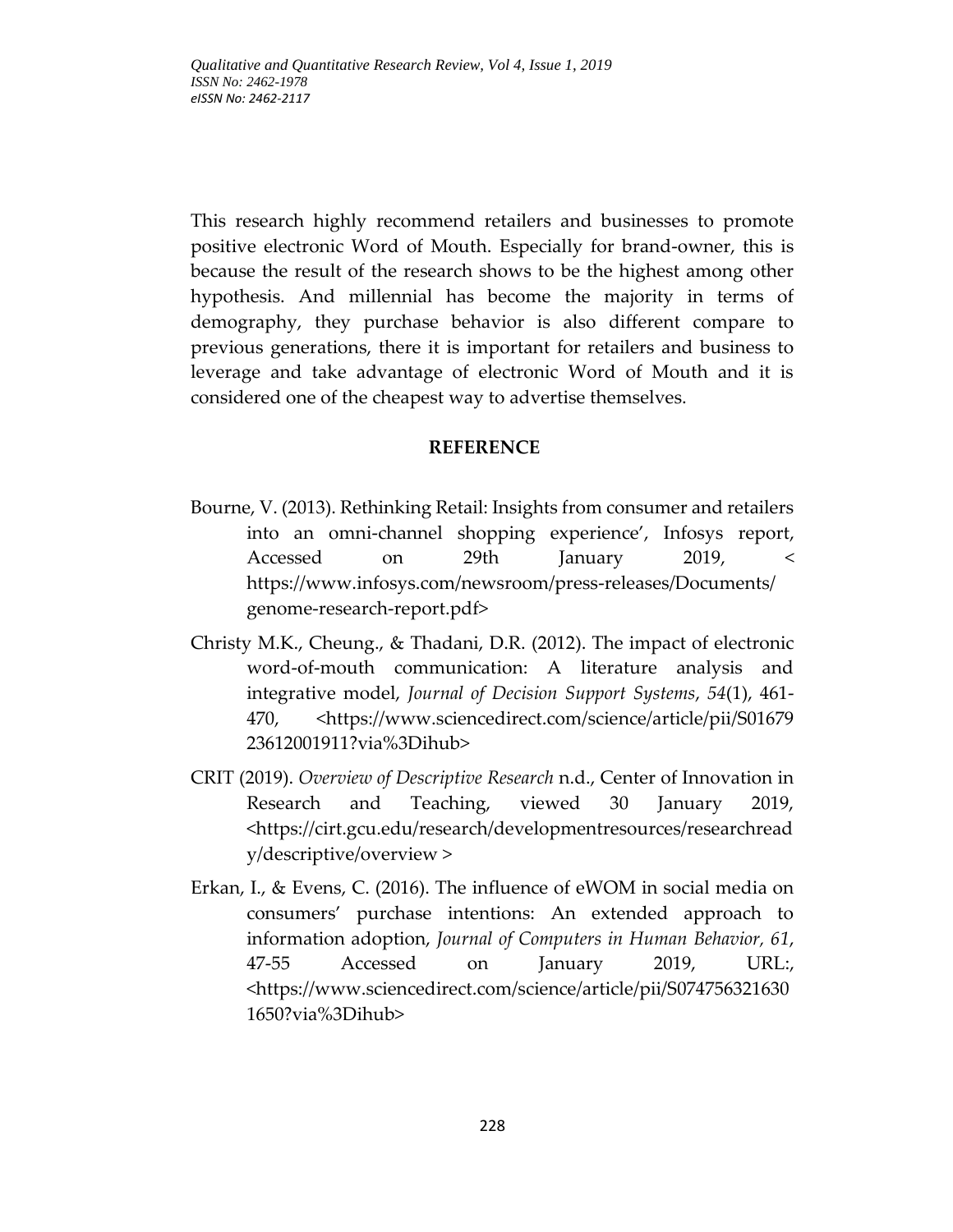- Fripp, G (2019). *Consumer Adoption Categories*, Marketing Study Guide, URL:,[<https://www.marketingstudyguide.com/consumer-adopt](https://www.marketingstudyguide.com/consumer-adopt%20ion-categories/) [ion-categories/>](https://www.marketingstudyguide.com/consumer-adopt%20ion-categories/) Accessed on 30th January 2019.
- Kristine, N., & Rory, M. (2014). The Influence of Peer Reviews on Source Credibility and Purchase Intention. *Societies*. 4. 689–705. 10.3390.
- Lee, S.Y. (2018). Millennial moment: Coming of age of the world's big spenders', *the Star,* 25 August, URL: [<https://www.thestar.com.my/business/businessnews/2018/08/25/](https://www.thestar.com.my/business/businessnews/2018/08/25/millennial-momentcoming-of-age-of-the-worlds-bigspenders/# udfVD1kmbQ5uAkcA. 99) [millennial-momentcoming-of-age-of-the-worlds-bigspenders/#](https://www.thestar.com.my/business/businessnews/2018/08/25/millennial-momentcoming-of-age-of-the-worlds-bigspenders/# udfVD1kmbQ5uAkcA. 99) [udfVD1kmbQ5uAkcA.](https://www.thestar.com.my/business/businessnews/2018/08/25/millennial-momentcoming-of-age-of-the-worlds-bigspenders/# udfVD1kmbQ5uAkcA. 99) 99> Accessed on 30th January 2019.
- Murphy, L. (2019). Retail Trends Of 2019: The Ever-Increasing Importance Of Technology And E-Commerce, *Forbes*, Accessed on January 2019,URL:[<https://www.forbes.com/sites/forbesnycouncil/2019/01](https://www.forbes.com/sites/forbesnycouncil/2019/01/08/retail-trends-of-2019-the-ever-increasing-importance-oftechnol%20ogy-and-e-commerce/#3064a36838a0) [/08/retail-trends-of-2019-the-ever-increasing-importance-oftechnol](https://www.forbes.com/sites/forbesnycouncil/2019/01/08/retail-trends-of-2019-the-ever-increasing-importance-oftechnol%20ogy-and-e-commerce/#3064a36838a0) [ogy-and-e-commerce/#3064a36838a0>](https://www.forbes.com/sites/forbesnycouncil/2019/01/08/retail-trends-of-2019-the-ever-increasing-importance-oftechnol%20ogy-and-e-commerce/#3064a36838a0) Accessed on 30th January 2019.
- Naas, R. (2019). Nine-TIme F1 Grand Prix Winner, Rolex Ambassador Mark Webber Talks Motorsports, Rolex 24 At Daytona *Forbes,* URL:[<https://www.forbes.com/sites/ro](https://www.forbes.com/sites/ro%20bertanaas/2019/01/23/nine-time-f1-grand-prix-winner-rolexam%20bassadormark-webber-talks-motosports-rolex-24-at-daytona/# 545338dd4657) bertanaas/2019/01/23/nine[time-f1-grand-prix-winner-rolexam](https://www.forbes.com/sites/ro%20bertanaas/2019/01/23/nine-time-f1-grand-prix-winner-rolexam%20bassadormark-webber-talks-motosports-rolex-24-at-daytona/# 545338dd4657) bassadormark-webber-talks[motosports-rolex-24-at-daytona/#](https://www.forbes.com/sites/ro%20bertanaas/2019/01/23/nine-time-f1-grand-prix-winner-rolexam%20bassadormark-webber-talks-motosports-rolex-24-at-daytona/# 545338dd4657) 545338dd4657> Accessed on January 2019.
- Nielsen (2019). *Global Trust In Advertising* 2015, Nielsen, URL: [<https://www.nielsen.com/eu/en/insights/](https://www.nielsen.com/eu/en/insights/%20reports/2015/global-trust-in-advertising-2015.html) reports/2015/global[trust-in-advertising-2015.html>](https://www.nielsen.com/eu/en/insights/%20reports/2015/global-trust-in-advertising-2015.html) Accessed on 25th January 2019.
- Prasad, S., Gupta, I.C., & Totala, N.K. (2017). Social media usage, electronic word of mouth and purchase-decision involvement', *Asia-Pacific Journal of Business Administration, 9*(2), 134-145, [<https://doi.org/10.1108/APJBA-06-2016-0063>](https://doi.org/10.1108/APJBA-06-2016-0063)
- Statista (2019). *Active social media users as percentage of the total population in Malaysia from 2016 to 2018*. Online article. URL: